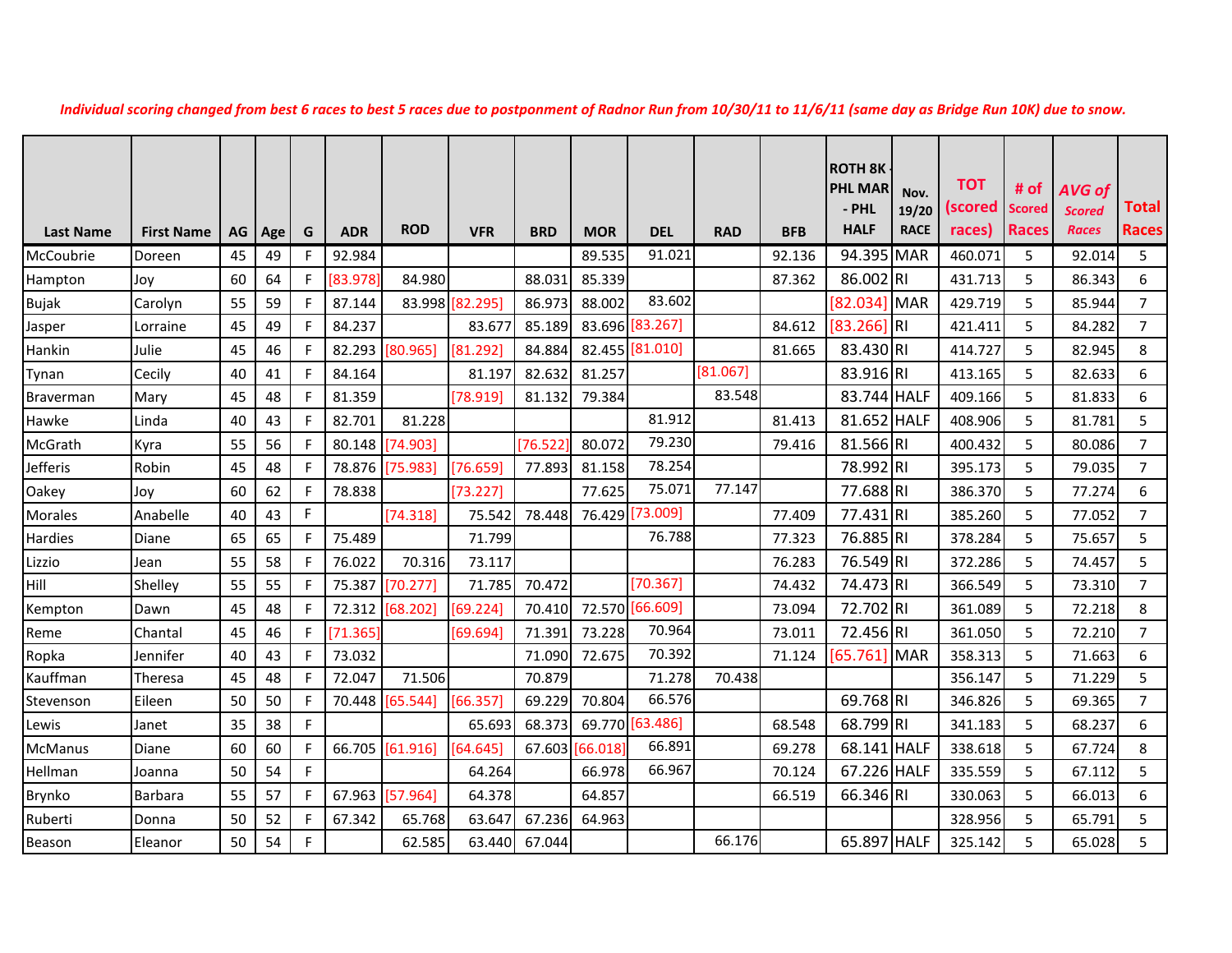| Compton         | Deborah     | 60 | 62 | F            | 79.262 | 75.387 |        | 79.153 | 75.610 |        |        |        |             |            | 309.412 | 4              | 77.353 | 4              |
|-----------------|-------------|----|----|--------------|--------|--------|--------|--------|--------|--------|--------|--------|-------------|------------|---------|----------------|--------|----------------|
| Feole           | Carole      | 50 | 52 | F            |        |        | 73.689 |        | 77.098 |        |        | 77.657 | 76.854 RI   |            | 305.297 | 4              | 76.324 | 4              |
| DiCarlo         | Denice      | 35 | 38 | F            | 73.881 |        |        | 74.220 | 72.084 |        |        | 73.373 |             |            | 293.558 | 4              | 73.390 | 4              |
| Herrmann        | Sheri       | 40 | 41 | F            |        | 68.257 |        |        |        | 70.334 |        | 70.908 | 72.289RI    |            | 281.787 | 4              | 70.447 | 4              |
| Graef           | Susan       | 55 | 56 | F            |        |        | 70.253 | 73.057 |        | 70.294 |        | 65.461 |             |            | 279.066 | 4              | 69.766 | 4              |
|                 | Erin        |    |    |              |        |        |        |        |        |        |        |        |             |            |         |                |        |                |
| Gill            | (Patterson) | 30 | 34 | F            | 70.896 |        |        | 68.878 |        |        |        | 71.703 | 64.259 MAR  |            | 275.735 | 4              | 68.934 | 4              |
| Roach           | Kathleen    | 25 | 25 | F            |        |        |        | 44.215 | 71.535 |        |        | 70.872 | 71.783 RI   |            | 258.406 | $\overline{4}$ | 64.601 | 4              |
| Lee             | Kimberly    | 45 | 45 | F            |        | 61.240 |        | 62.566 |        | 63.177 |        |        | 66.481 RI   |            | 253.463 | 4              | 63.366 | 4              |
| Gandolfo        | Maria       | 45 | 48 | F            | 67.077 |        | 62.152 | 65.088 |        |        |        |        | 57.200 MAR  |            | 251.516 | 4              | 62.879 | 4              |
| Howard          | Samantha    | 20 | 24 | F            |        |        | 79.912 | 83.129 |        |        |        |        | 81.699 MAR  |            | 244.740 | 3              | 81.580 | $\overline{3}$ |
| Hoey            | Leslee      | 40 | 41 | F            |        |        |        | 81.579 |        | 77.640 |        |        | 81.607 RI   |            | 240.826 | 3              | 80.275 | 3              |
| Fox             | Kristina    | 40 | 41 | F            |        |        | 59.262 | 63.421 |        |        |        | 59.088 | 53.367 MAR  |            | 235.138 | 4              | 58.784 | 4              |
| Hickey          | Kimberly    | 25 | 26 | F            |        |        |        |        |        | 78.173 | 75.233 |        | 77.605 RI   |            | 231.010 | 3              | 77.003 | 3              |
| Duffy           | Lisa        | 45 | 47 | F            | 60.826 |        | 57.097 | 57.028 |        |        |        |        | 54.276 MAR  |            | 229.226 | 4              | 57.307 | 4              |
| Weiner          | Amy         | 40 | 44 | F            |        | 74.924 |        | 76.428 | 77.470 |        |        |        |             |            | 228.822 | 3              | 76.274 | $\overline{3}$ |
| McWilliams      | Terry       | 40 | 44 | F            |        |        |        | 76.446 | 75.145 |        |        |        | 76.695 MAR  |            | 228.286 | 3              | 76.095 | 3              |
| Addis-Hudson    | Patricia    | 45 | 45 | F            |        |        | 74.581 |        |        |        | 75.121 |        | 77.861 RI   |            | 227.563 | 3              | 75.854 | $\overline{3}$ |
| Welsh           | Elizabeth   | 25 | 25 | $\mathsf{F}$ | 76.354 |        |        | 75.814 |        | 74.919 |        |        |             |            | 227.087 | 3              | 75.696 | 3              |
| Matthews        | Mary        | 50 | 50 | F            | 77.532 | 76.327 | 72.140 |        |        |        |        |        |             |            | 225.999 | 3              | 75.333 | $\overline{3}$ |
| Jalot           | Lisa        | 40 | 40 | F            |        |        | 72.816 |        |        | 74.837 |        | 73.852 |             |            | 221.504 | 3              | 73.835 | $\overline{3}$ |
| King            | Ruth        | 60 | 60 | F            | 76.330 |        |        | 67.050 | 77.276 |        |        |        |             |            | 220.656 | 3              | 73.552 | $\overline{3}$ |
| Samanns         | Jamie       | 30 | 31 | E            |        | 69.809 |        | 72.994 | 73.564 |        |        |        |             |            | 216.367 | 3              | 72.122 | 3              |
| Pelon           | Dawn        | 35 | 39 | $\mathsf F$  |        |        |        | 75.326 |        | 70.758 |        | 63.440 |             |            | 209.524 | 3              | 69.841 | 3              |
| Johnston-Mullin | Megan       | 35 | 35 | $\mathsf F$  |        |        |        | 69.773 | 69.311 |        |        |        | 69.843 HALF |            | 208.927 | 3              | 69.642 | $\overline{3}$ |
| Motyka          | Kristi      | 20 | 24 | $\mathsf F$  |        |        |        |        | 69.807 | 71.628 |        |        | 63.811      | <b>MAR</b> | 205.245 | 3              | 68.415 | 3              |
| Petraglia       | Daria       | 40 | 43 | E            |        |        |        | 67.971 | 69.399 |        |        | 65.583 |             |            | 202.952 | 3              | 67.651 | $\overline{3}$ |
| <b>Banasz</b>   | Tara        | 30 | 30 | F            | 67.019 |        |        | 65.352 | 66.867 |        |        |        |             |            | 199.238 | 3              | 66.413 | $\overline{3}$ |
| Khan            | Stephanie   | 45 | 47 | F            |        | 62.322 | 66.709 |        |        |        | 70.124 |        |             |            | 199.154 | 3              | 66.385 | $\overline{3}$ |
| Wilson          | Tanya       | 35 | 38 | $\mathsf F$  |        | 64.069 |        | 64.357 |        | 64.333 |        |        |             |            | 192.758 | 3              | 64.253 | 3              |
| Atkisson        | Allison     | 35 | 37 | F            |        |        | 61.825 |        | 65.703 |        |        | 63.874 |             |            | 191.402 | 3              | 63.801 | 3              |
| Onderko         | Laura       | 20 | 24 | F            | 85.714 |        |        | 83.268 |        |        |        |        |             |            | 168.982 | $\overline{2}$ | 84.491 | $\overline{2}$ |
| Kelly           | Katie       | 20 | 23 | $\mathsf F$  |        |        | 79.128 | 83.830 |        |        |        |        |             |            | 162.958 | $\overline{2}$ | 81.479 | $\overline{2}$ |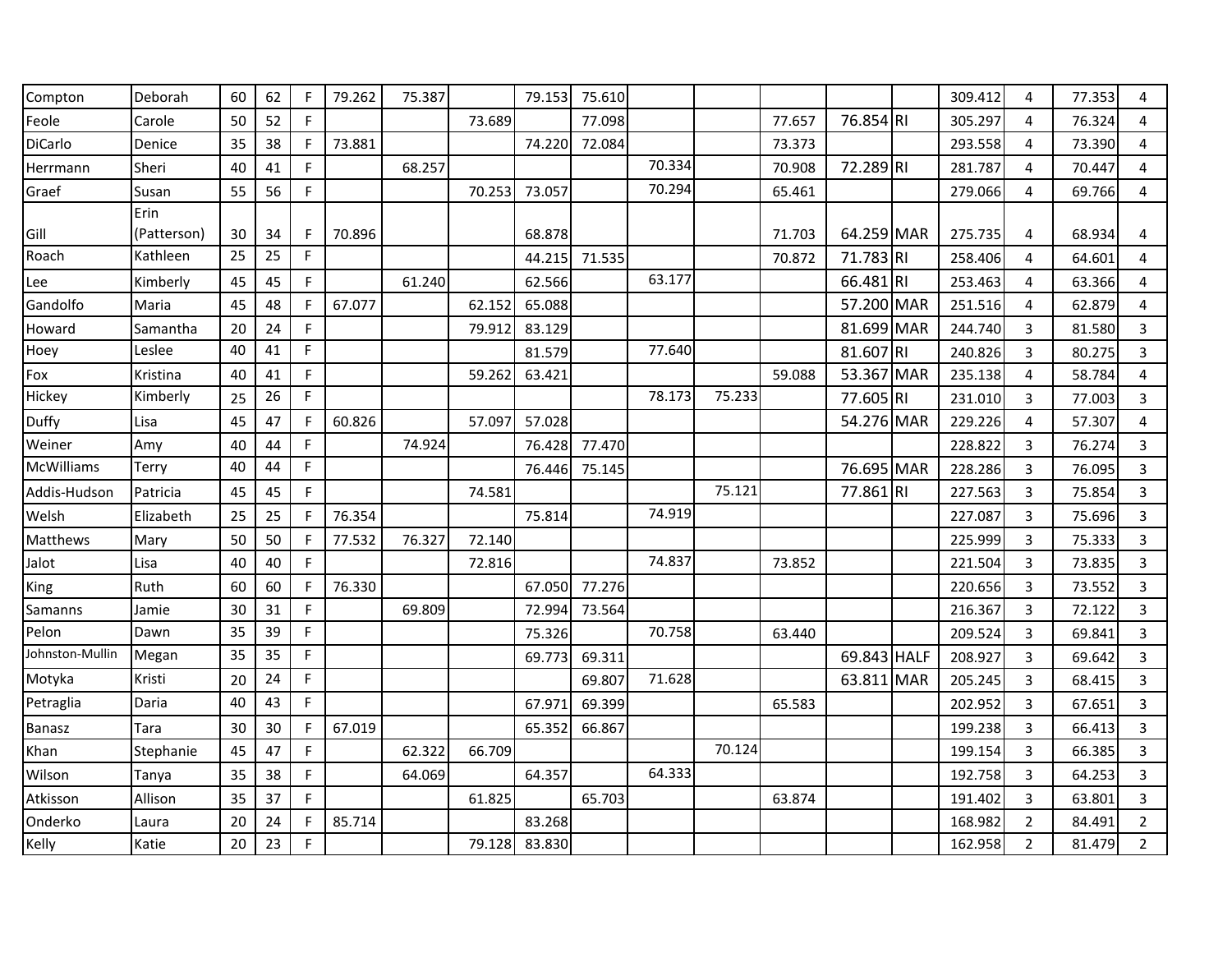| Ruginis         | Michele   | 25 | 29 | $\mathsf F$  |        |        |        | 53.156 |        |        |        | 55.218 | 53.668 HALF |             | 162.043 | 3              | 54.014 | 3              |
|-----------------|-----------|----|----|--------------|--------|--------|--------|--------|--------|--------|--------|--------|-------------|-------------|---------|----------------|--------|----------------|
| <b>Bellaire</b> | Cheryl    | 50 | 52 | F            | 78.225 |        |        |        |        |        | 77.375 |        |             |             | 155.600 | $\overline{2}$ | 77.800 | $\overline{2}$ |
| Siconolfi       | Michele   | 30 | 30 | F            |        |        | 52.590 |        | 54.943 |        |        |        | 45.975 MAR  |             | 153.508 | 3              | 51.169 | 3              |
| Knothe          | Lynn      | 30 | 34 | F            |        |        |        |        | 77.600 |        |        |        | 73.226 RI   |             | 150.826 | $\overline{2}$ | 75.413 | $\overline{2}$ |
| Conlon          | Peggy     | 40 | 43 | $\mathsf F$  |        |        |        |        |        | 73.009 |        | 77.513 |             |             | 150.522 | $\overline{2}$ | 75.261 | $\overline{2}$ |
| Tilley          | Diane     | 40 | 43 | $\mathsf F$  |        |        |        | 73.740 |        |        |        |        | 71.845 MAR  |             | 145.584 | $\overline{2}$ | 72.792 | $\overline{2}$ |
| Cohen           | Carin     | 50 | 50 | E            |        |        |        | 72.985 |        |        |        |        | 71.779 HALF |             | 144.764 | $\overline{2}$ | 72.382 | $\overline{2}$ |
| Hoey            | Margaret  | 70 | 70 | $\mathsf F$  |        |        |        |        | 69.413 |        |        |        | 73.864 RI   |             | 143.276 | $\overline{2}$ | 71.638 | $\overline{2}$ |
| Matthews        | Carolyn   | 35 | 36 | F            |        |        |        |        | 73.716 |        | 67.292 |        |             |             | 141.008 | $\overline{2}$ | 70.504 | $\overline{2}$ |
| Giorgi          | Ellen     | 45 | 49 | $\mathsf F$  |        |        |        |        | 68.430 |        |        |        | 67.196 MAR  |             | 135.626 | $\overline{2}$ | 67.813 | $\overline{2}$ |
| Alles           | Rita      | 70 | 74 | $\mathsf F$  |        |        |        |        | 66.287 |        |        |        | 67.695 RI   |             | 133.982 | $\overline{2}$ | 66.991 | $\overline{2}$ |
| Moxham          | Karoline  | 45 | 48 | F            |        |        |        | 65.437 |        |        |        | 68.208 |             |             | 133.644 | $\overline{2}$ | 66.822 | $\overline{2}$ |
| Montana         | Connie    | 45 | 47 | $\mathsf{F}$ | 65.104 |        |        | 64.466 |        |        |        |        |             |             | 129.570 | $\overline{2}$ | 64.785 | $\overline{2}$ |
| Pascone         | Sandra    | 45 | 45 | F            |        |        |        |        | 68.236 |        |        |        | 58.802 HALF |             | 127.038 | $\overline{2}$ | 63.519 | $\overline{2}$ |
| Seymour         | Kristy    | 30 | 31 | F            |        |        |        |        | 64.397 |        |        |        | 61.559 MAR  |             | 125.956 | $\overline{2}$ | 62.978 | $\overline{2}$ |
| Mastripolito    | Wendy     | 45 | 45 | F            |        |        | 59.625 |        |        |        |        |        | 65.168 RI   |             | 124.793 | $\overline{2}$ | 62.397 | $\overline{2}$ |
| Neilan          | Claire    | 35 | 37 | F            |        | 58.427 |        |        |        |        |        |        | 65.334 HALF |             | 123.761 | $\overline{2}$ | 61.880 | $\overline{2}$ |
| Siefert         | Heather   | 20 | 24 | F            |        |        |        | 59.908 |        |        |        |        | 55.191 HALF |             | 115.098 | $\overline{2}$ | 57.549 | $\overline{2}$ |
| Voicheck        | Lisa      | 40 | 44 | F            |        |        |        |        |        |        |        | 56.312 | 48.602 MAR  |             | 104.914 | $\overline{2}$ | 52.457 | $\overline{2}$ |
| Gutstadt        | Mary Beth | 45 | 49 | $\mathsf F$  |        |        |        | 49.525 | 52.740 |        |        |        |             |             | 102.265 | $\overline{2}$ | 51.132 | $\overline{2}$ |
| Deitch          | Dawn      | 40 | 40 | F            |        | 48.376 | 49.358 |        |        |        |        |        |             |             | 97.734  | $\overline{2}$ | 48.867 | $\overline{2}$ |
| McKeon          | Lisa      | 30 | 30 | F            | 50.426 |        |        | 44.073 |        |        |        |        |             |             | 94.499  | $\overline{2}$ | 47.250 | $\overline{2}$ |
| Mosley          | Patricia  | 40 | 43 | F            |        |        |        | 48.155 |        |        |        | 45.013 |             |             | 93.168  | $\overline{2}$ | 46.584 | $\overline{2}$ |
| Litten          | Elizabeth | 45 | 46 | F            | 86.201 |        |        |        |        |        |        |        |             |             | 86.201  | $\mathbf{1}$   | 86.201 | $\mathbf{1}$   |
| Philbrook       | Lauren    | 20 | 24 | F            |        |        |        |        |        |        |        |        | 86.075 HALF |             | 86.075  | $\mathbf{1}$   | 86.075 | $\mathbf{1}$   |
| Palisca         | Donna     | 30 | 34 | F            |        |        |        |        |        |        |        |        | 83.099 MAR  |             | 83.099  | 1              | 83.099 | $\mathbf{1}$   |
| Jefferson       | Carol     | 25 | 26 | $\mathsf F$  |        |        |        |        |        |        |        |        | 82.172      | <b>HALF</b> | 82.172  | 1              | 82.172 | 1              |
| Hulme           | Emily     | 25 | 27 | $\mathsf F$  |        |        |        | 81.828 |        |        |        |        |             |             | 81.828  | $\mathbf{1}$   | 81.828 | $\mathbf{1}$   |
| Panetta         | Jennifer  | 40 | 41 | F            |        |        |        | 81.109 |        |        |        |        |             |             | 81.109  | $\mathbf{1}$   | 81.109 | $\mathbf{1}$   |
| Tanis           | Sayard    | 25 | 28 | F            | 80.508 |        |        |        |        |        |        |        |             |             | 80.508  | $\mathbf{1}$   | 80.508 | $\mathbf 1$    |
| Herndon         | Elizabeth | 25 | 26 | F            |        |        |        |        |        |        |        |        | 78.662 MAR  |             | 78.662  | 1              | 78.662 | $\mathbf{1}$   |
| Giampietro      | Carol     | 50 | 53 | $\mathsf F$  |        |        |        |        |        |        |        |        | 77.326 MAR  |             | 77.326  | $\mathbf{1}$   | 77.326 | $\mathbf{1}$   |
| Heppelmann      | Patricia  | 35 | 39 | $\mathsf F$  |        |        |        |        |        |        |        |        | 77.281 HALF |             | 77.281  | 1              | 77.281 | $\mathbf{1}$   |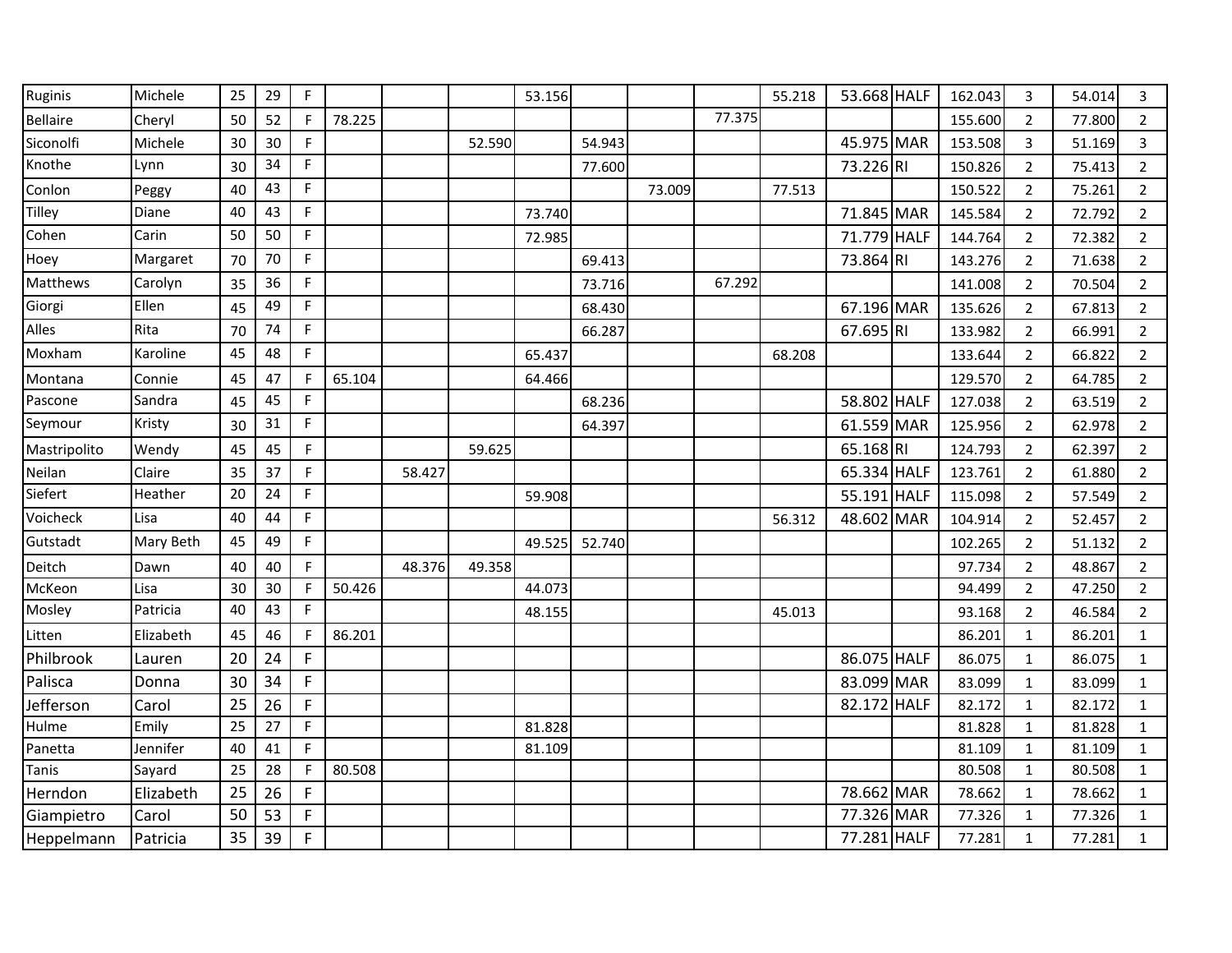| Simonetti      | Sarah          | 20 | 20 | F            |        |        | 75.704 |        |        |        |             | 75.704 | 1            | 75.704 | $\mathbf{1}$ |
|----------------|----------------|----|----|--------------|--------|--------|--------|--------|--------|--------|-------------|--------|--------------|--------|--------------|
| Terwiesch      | Viola          | 40 | 42 | F            |        |        | 75.624 |        |        |        |             | 75.624 | $\mathbf{1}$ | 75.624 | $\mathbf{1}$ |
| Leighton       | <b>Barbara</b> | 65 | 66 | F            |        |        | 74.544 |        |        |        |             | 74.544 | $\mathbf{1}$ | 74.544 | $\mathbf{1}$ |
| Gebhart        | Nichole        | 30 | 31 | F            |        |        |        | 73.192 |        |        |             | 73.192 | $\mathbf{1}$ | 73.192 | $\mathbf{1}$ |
| Davis-Hayes    | Cecilia        | 20 | 21 | F            | 72.932 |        |        |        |        |        |             | 72.932 | 1            | 72.932 | $\mathbf{1}$ |
| <b>Bradley</b> | <b>Brittni</b> | 20 | 22 | $\mathsf F$  |        |        |        |        |        |        | 71.182 RI   | 71.182 | $\mathbf 1$  | 71.182 | $\mathbf{1}$ |
| Glassman       | Wendi          | 55 | 55 | $\mathsf F$  |        | 70.714 |        |        |        |        |             | 70.714 | $\mathbf{1}$ | 70.714 | $\mathbf{1}$ |
| Cooney         | Gretchen       | 50 | 50 | F            |        |        | 70.062 |        |        |        |             | 70.062 | $\mathbf{1}$ | 70.062 | $\mathbf{1}$ |
| Cheung         | Helen          | 30 | 34 | F            |        |        |        |        |        |        | 69.988 MAR  | 69.988 | 1            | 69.988 | $\mathbf{1}$ |
| Coughenour     | Audrey         |    | 12 | F            |        | 69.738 |        |        |        |        |             | 69.738 | $\mathbf{1}$ | 69.738 | $\mathbf{1}$ |
| Fencer         | Lorri          | 50 | 50 | F            |        |        |        |        |        | 69.218 |             | 69.218 | $\mathbf{1}$ | 69.218 | $\mathbf{1}$ |
| Ludwigson      | Elizabeth      | 45 | 45 | E            |        |        |        | 67.318 |        |        |             | 67.318 | $\mathbf{1}$ | 67.318 | $\mathbf{1}$ |
| Grandison      | Kayla          | 25 | 28 | F            | 67.280 |        |        |        |        |        |             | 67.280 | 1            | 67.280 | $\mathbf{1}$ |
| Downey         | Sophia         | 20 | 23 | F            |        |        |        | 65.682 |        |        |             | 65.682 | 1            | 65.682 | $\mathbf{1}$ |
| Story          | Genevieve      | 25 | 28 | F            |        |        |        |        |        |        | 64.912 MAR  | 64.912 | $\mathbf{1}$ | 64.912 | $\mathbf{1}$ |
| Morris         | Marjorie       | 60 | 63 | F            |        |        |        | 64.763 |        |        |             | 64.763 | $\mathbf{1}$ | 64.763 | $\mathbf{1}$ |
| Minton         | Heather        | 30 | 30 | F            |        |        | 63.664 |        |        |        |             | 63.664 | 1            | 63.664 | $\mathbf{1}$ |
| Andersen       | Sally          | 25 | 29 | $\mathsf{F}$ |        |        |        |        |        |        | 63.294 RI   | 63.294 | $\mathbf{1}$ | 63.294 | $\mathbf{1}$ |
| Frabizzio      | Jennifer       | 40 | 44 | F            |        |        |        |        |        |        | 61.346 HALF | 61.346 | $\mathbf{1}$ | 61.346 | $\mathbf{1}$ |
| Buyyounouski   | Jodi           | 35 | 38 | F            |        |        |        |        |        |        | 60.655 MAR  | 60.655 | $\mathbf{1}$ | 60.655 | $\mathbf{1}$ |
| Shisler        | <b>Beth</b>    | 45 | 47 | F            |        |        |        |        |        |        | 60.633 MAR  | 60.633 | 1            | 60.633 | $\mathbf{1}$ |
| Relova         | Ashley         | 20 | 23 | F            |        |        | 59.053 |        |        |        |             | 59.053 | $\mathbf 1$  | 59.053 | $\mathbf{1}$ |
| Sanders        | Ashley         | 25 | 25 | F            |        |        | 58.658 |        |        |        |             | 58.658 | $\mathbf{1}$ | 58.658 | $\mathbf{1}$ |
| Eaton          | Marilyn        | 45 | 45 | F            |        |        |        |        |        |        | 56.505 HALF | 56.505 | $\mathbf{1}$ | 56.505 | $\mathbf{1}$ |
| Watson         | Linn           | 30 | 33 | F            | 53.521 |        |        |        |        |        |             | 53.521 | 1            | 53.521 | $\mathbf{1}$ |
| Kent           | Dawn           | 35 | 37 | $\mathsf F$  |        |        |        |        | 51.143 |        |             | 51.143 | $\mathbf{1}$ | 51.143 | $\mathbf{1}$ |
| Pszczola       | Karin          | 40 | 42 | F            |        |        | 51.080 |        |        |        |             | 51.080 | $\mathbf{1}$ | 51.080 | $\mathbf{1}$ |
| Carlin         | Julia          | 25 | 26 | F            |        |        |        |        |        |        | 50.629 MAR  | 50.629 | $\mathbf{1}$ | 50.629 | $\mathbf{1}$ |
| Kampf          | Eileen         | 50 | 51 | F            |        | 46.007 |        |        |        |        |             | 46.007 | $\mathbf{1}$ | 46.007 | $\mathbf{1}$ |
| Letherland     | Sandra         | 40 | 42 | F            |        |        |        |        |        |        | 44.733 MAR  | 44.733 | $\mathbf{1}$ | 44.733 | $\mathbf{1}$ |
| Williams       | LaTisha        | 35 | 38 | $\mathsf F$  |        |        | 40.968 |        |        |        |             | 40.968 | $\mathbf{1}$ | 40.968 | $\mathbf{1}$ |
| Frank          | Melissa        | 25 | 27 | $\mathsf{F}$ |        |        | 39.405 |        |        |        |             | 39.405 | $\mathbf{1}$ | 39.405 | $\mathbf{1}$ |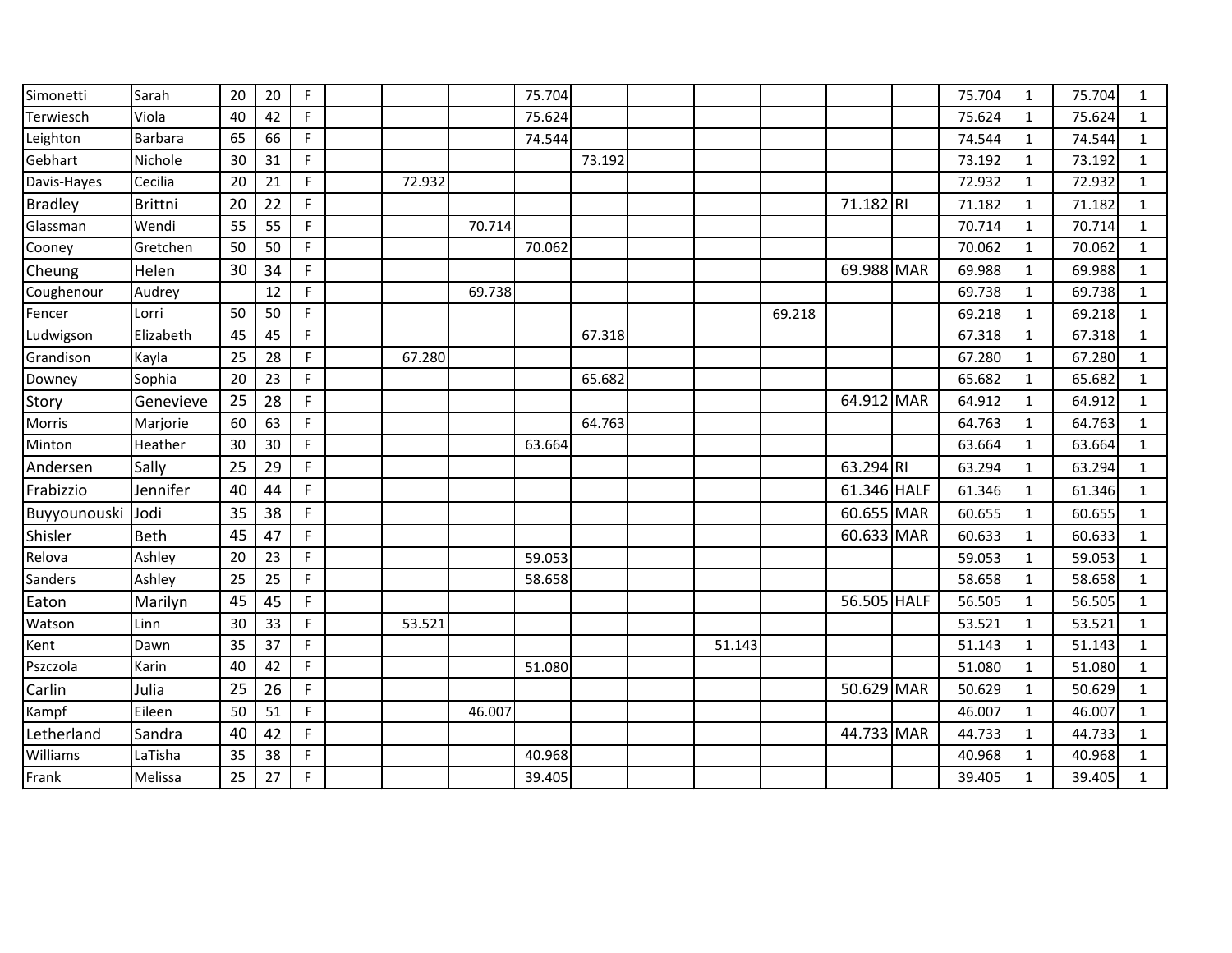| <b>Last Name</b> | <b>First Name</b> | AG | Age | G | <b>ADR</b> | <b>ROD</b> | <b>VFR</b>      | <b>BRD</b> | <b>MOR</b> | <b>DEL</b>      | <b>RAD</b> | <b>BFB</b> | <b>ROTH 8K</b><br><b>PHL MAR</b><br>- PHL<br><b>HALF</b> | Nov.<br>19/20<br><b>RACE</b> | <b>TOT</b><br><b>scored</b><br>races) | # of<br><b>Scored</b><br><b>Races</b> | AVG of<br><b>Scored</b><br><b>Races</b> | Total<br>Races |
|------------------|-------------------|----|-----|---|------------|------------|-----------------|------------|------------|-----------------|------------|------------|----------------------------------------------------------|------------------------------|---------------------------------------|---------------------------------------|-----------------------------------------|----------------|
| Watson           | Greg              | 40 | 44  | M | 86.831     |            | 84.606          | 88.181     | 86.742     |                 | [83.650]   |            | 86.350 RI                                                |                              | 432.710                               | 5                                     | 86.542                                  | 6              |
| Sery             | Jim               | 45 | 49  | M | 82.519     |            |                 | [82.322]   | 84.192     | 83.023          |            | 83.160     | 84.339 RI                                                |                              | 417.233                               | 5                                     | 83.447                                  | 6              |
| Hayburn          | Pat               | 25 | 26  | M | 82.958     |            | 82.262          | 85.765     |            | 83.412          |            | 82.828     | [81.230]                                                 | <b>HALF</b>                  | 417.225                               | 5                                     | 83.445                                  | 6              |
| Flanagan         | James             | 70 | 73  | M |            |            |                 | 83.960     | 83.750     | 83.240          |            | 82.518     | 82.119RI                                                 |                              | 415.586                               | 5                                     | 83.117                                  | 5              |
| Dykstra          | Greg              | 40 | 44  | M | 84.824     |            | 80.787          | 84.284     | 83.612     | 80.810          |            | [80.463]   |                                                          |                              | 414.318                               | 5                                     | 82.864                                  | 6              |
| Kondracki        | Kenneth           | 45 | 49  | M | 81.903     |            | 79.388          | 84.431     | 83.659     | 84.752          |            |            | $[76.126]$ RI                                            |                              | 414.134                               | 5                                     | 82.827                                  | 6              |
| Stewart          | David             | 50 | 51  | M | 80.144     | [72.357]   | [76.903]        | 81.923     | 82.592     | 84.040          |            | 84.629     | [79.5450 RI                                              |                              | 413.328                               | 5                                     | 82.666                                  | 8              |
| <b>Dykes</b>     | Gene              | 60 | 62  | M | 83.036     |            | 82.337 [81.092] |            |            | 81.402          |            | 82.280     | 83.546 HALF                                              |                              | 412.601                               | 5                                     | 82.520                                  | 6              |
| Jennings         | Thomas            | 65 | 67  | M | 83.605     | [79.161]   | 80.332          | 83.137     |            | 82.720 [79.576] |            |            | 80.391 RI                                                |                              | 410.185                               | 5                                     | 82.037                                  | $\overline{7}$ |
| Metraux          | Stephen           | 45 | 46  | M | 80.394     |            | 80.120 79.832   | 82.402     | 80.545     | 80.601          |            |            |                                                          |                              | 404.061                               | 5                                     | 80.812                                  | 6              |
| Bodary           | Michael           | 50 | 50  | M | 81.869     |            | 77.944          | 80.554     | 77.937     | [78.372]        |            | 81.021     | 81.084 RI                                                |                              | 402.471                               | 5                                     | 80.494                                  | $\overline{7}$ |
| Painter          | Jeffrey           | 50 | 52  | M |            | 78.793     | 78.058          | 84.247     |            | 80.896          | 79.903     |            |                                                          |                              | 401.896                               | 5                                     | 80.379                                  | 5              |
| Camacho          | Epi               | 55 | 55  | M | 80.244     |            | 80.926 [78.245] | 80.985     |            | 79.307          | 79.386     |            |                                                          |                              | 400.847                               | 5                                     | 80.169                                  | 6              |
| Clark            | Joseph            | 50 | 53  | M | 83.059     | 80.308     |                 |            | [75.405]   | 77.538          |            | 80.435     | 77.167 MAR                                               |                              | 398.507                               | 5                                     | 79.701                                  | 6              |
| <b>Biggin</b>    | Hugh              | 55 | 55  | M |            |            | [75.383]        | 80.020     | 78.295     | 76.270          | 78.670     |            | 81.104 RI                                                |                              | 394.359                               | 5                                     | 78.872                                  | 6              |
| Sawyer           | Steve             | 55 | 59  | M | 78.843     | [75.230]   | 76.714          | 79.004     | 79.647     |                 |            | 79.014     |                                                          |                              | 393.222                               | 5                                     | 78.644                                  | 6              |
| Sullivan         | <b>Brian</b>      | 50 | 51  | M | 78.729     | 76.888     | 75.874          |            |            |                 | 76.544     |            | 77.225 HALF                                              |                              | 385.261                               | 5                                     | 77.052                                  | 5              |
| <b>Broadbent</b> | Dave              | 60 | 61  | M |            | [74.856]   | [75.434]        | 77.226     | 77.589     | 75.544          |            | 77.108     | 77.401                                                   | .lrı                         | 384.868                               | 5                                     | 76.974                                  | $\overline{7}$ |
| Frazza           | Mark              | 60 | 61  | M | 79.136     |            | 77.212          |            |            | 75.938          |            | 76.367     | 75.410 RI                                                |                              | 384.062                               | 5                                     | 76.812                                  | 5              |
| Prizer           | Kent              | 60 | 61  | M |            | 76.038     |                 |            | 78.312     | 74.380          | 75.719     |            | 76.696 HALF                                              |                              | 381.144                               | 5                                     | 76.229                                  | 5              |
| Pellechio        | Thomas            | 55 | 55  | M | 76.515     | 74.095     |                 | 77.734     | 77.603     |                 |            |            | 72.837 HALF                                              |                              | 378.783                               | 5                                     | 75.757                                  | 5              |
| Nix              | <b>Bryant</b>     | 45 | 46  | M | 76.586     |            |                 | 75.823     | 75.428     | 74.513          |            |            | 74.748 RI                                                |                              | 377.098                               | 5                                     | 75.420                                  | 5              |
| Coppens          | Louis             | 65 | 68  | M | 78.947     |            | [71.055]        | 76.362     |            | 76.381 [68.372] | 72.343     |            | 72.459 RI                                                |                              | 376.492                               | 5                                     | 75.298                                  | $\overline{7}$ |
| Cutrona          | Matthew           | 40 | 40  | M |            | 74.153     |                 | 77.679     | 78.427     | 68.351          |            |            | 77.221RI                                                 |                              | 375.831                               | 5                                     | 75.166                                  | 5              |
| <b>Bizal</b>     | Michael           | 50 | 50  | M | 74.810     | [72.944]   | [74.038]        | 75.581     | 74.450     | 74.220          |            | 75.982     | [71.910]                                                 | <b>MAR</b>                   | 375.042                               | 5                                     | 75.008                                  | 8              |
| Miller           | Anthony           | 45 | 49  | M | 74.660     | 70.521     | 74.385          |            | 77.748     |                 |            | 77.591     |                                                          |                              | 374.904                               | 5                                     | 74.981                                  | 5              |
| Hardies          | Theo              | 65 | 66  | M | 72.365     |            | 68.909          |            |            | 74.857          |            | 73.943     | 73.968 RI                                                |                              | 364.042                               | 5                                     | 72.808                                  | 5              |
| Sweigart         | Dirk              | 50 | 51  | M | 73.780     | 71.025     |                 |            |            | 70.241          |            | 70.986     | 71.304 RI                                                |                              | 357.336                               | 5                                     | 71.467                                  | 5              |
| Aliferov         | Oleg              | 40 | 40  | M | 72.606     | 67.996     |                 | 72.643     | 73.100     |                 |            |            | 70.043 MAR                                               |                              | 356.388                               | 5                                     | 71.278                                  | 5              |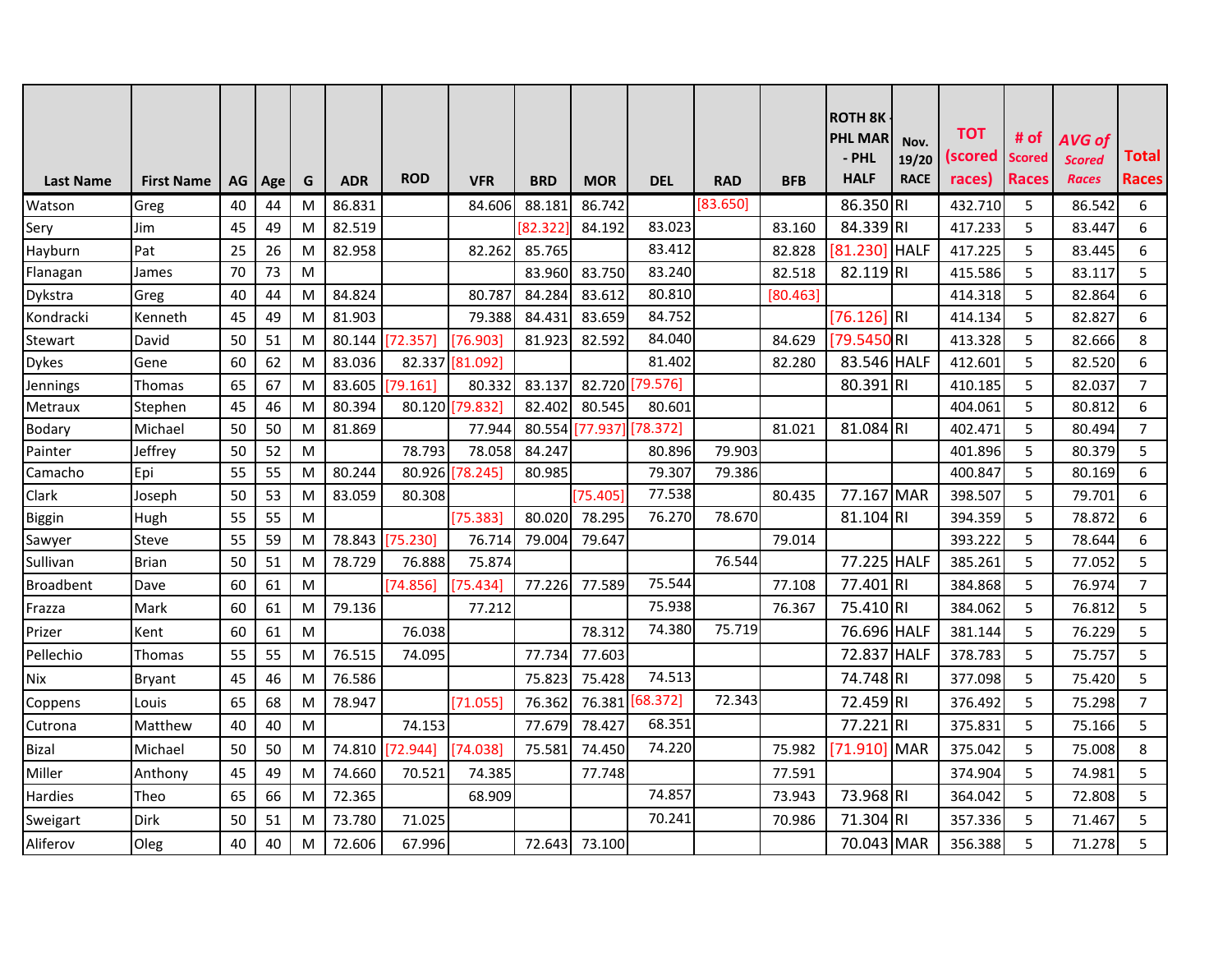| Lumpkin        | Kevin        | 45 | 49 | M | 77.085 |          | 71.457        | 73.057 | 76.647 |                 |          |          | 55.746 MAR  |             | 353.992 | 5              | 70.798 | 5              |
|----------------|--------------|----|----|---|--------|----------|---------------|--------|--------|-----------------|----------|----------|-------------|-------------|---------|----------------|--------|----------------|
| Sandercock     | Matthew      | 40 | 41 | M | 88.901 |          |               | 86.350 |        |                 |          | 86.804   | 88.357 RI   |             | 350.412 | $\overline{4}$ | 87.603 | 4              |
| <b>McManus</b> | Rory         | 60 | 62 | M | 68.414 | 67.517   | 67.248        | 70.779 | 68.540 |                 | [65.834] |          |             |             | 342.497 | 5              | 68.499 | 6              |
| Latsch         | Michael      | 35 | 39 | M | 68.434 | [64.241] | [65.593]      | 67.127 |        | 67.536 [64.646] |          | 66.368   | 65.627 RI   |             | 335.093 | 5              | 67.019 | 8              |
| Johnson        | Jemal        | 40 | 41 | M | 66.425 | 63.420   | 65.562        | 70.247 | 68.096 |                 |          |          | 52.316      | <b>HALF</b> | 333.750 | 5              | 66.750 | 6              |
| Gilbert        | <b>Bruce</b> | 75 | 75 | M | 70.315 |          | 64.252        | 58.798 | 65.659 |                 | 66.946   |          | 66.065 RI   |             | 333.237 | 5              | 66.647 | 6              |
| Parlapiano     | Tom          | 25 | 29 | M | 81.152 |          |               | 83.427 |        |                 |          | 82.105   | 83.008 RI   |             | 329.692 | 4              | 82.423 | 4              |
| Zwolak         | Victor       | 70 | 72 | M | 83.397 | 83.623   |               |        | 81.341 | 79.202          |          |          |             |             | 327.564 | 4              | 81.891 | 4              |
| Suher          | Daniel       | 20 | 24 | M | 82.958 |          |               |        | 81.019 | 80.058          |          |          | 83.192 RI   |             | 327.227 | 4              | 81.807 | 4              |
| Coughenour     | Jay          | 45 | 45 | M |        | 80.021   | 79.717        |        |        | 82.378          |          | 83.054   |             |             | 325.169 | 4              | 81.292 | 4              |
| Denning        | John         | 40 | 42 | M | 79.294 |          |               | 80.534 | 81.068 |                 |          |          | 80.526 RI   |             | 321.423 | 4              | 80.356 | 4              |
| Bergmann       | Seth         | 60 | 61 | M |        |          | 80.020        |        | 81.595 |                 | 77.586   |          | 78.960 RI   |             | 318.162 | 4              | 79.540 | 4              |
| Dye            | William      | 35 | 37 | M | 64.234 |          | 64.757        | 62.754 | 65.644 |                 |          |          | 60.493 RI   |             | 317.882 | 5              | 63.576 | 5              |
| Shields        | Charles      | 50 | 51 | M | 76.897 |          | 74.233        | 80.141 | 82.662 |                 |          |          |             |             | 313.932 | $\overline{4}$ | 78.483 | 4              |
| Harley         | Stephen      | 50 | 50 | M |        | 78.442   | 75.064        | 80.276 |        |                 |          |          | 78.695 HALF |             | 312.477 | 4              | 78.119 | 4              |
| Kauffman       | William Lee  | 50 | 53 | M | 77.060 | 75.790   |               | 76.366 |        | 75.485          |          |          |             |             | 304.702 | 4              | 76.176 | 4              |
| Lanier         | Kareem       | 35 | 38 | M | 78.502 |          | 72.186        |        | 77.817 | 75.749          |          |          |             |             | 304.254 | 4              | 76.064 | 4              |
| Gee            | Austin       | 25 | 25 | M | 75.957 |          |               | 75.956 |        |                 |          | 75.991   | 75.089 RI   |             | 302.991 | $\overline{4}$ | 75.748 | 4              |
| Mascherino     | Andrew       | 55 | 57 | M | 75.584 |          | 72.680        |        |        | 72.225          |          | 72.030   |             |             | 292.519 | 4              | 73.130 | 4              |
| Tanski         | William      | 60 | 60 | M | 58.268 | [52.354] |               | 56.965 | 58.491 | [55.398]        |          | 56.390   | 58.698 RI   |             | 288.811 | 5              | 57.762 | $\overline{7}$ |
| Tierno         | Carmen       | 40 | 43 | M | 54.030 |          | 54.982        | 52.355 | 55.080 |                 |          | 61.000   | 62.421RI    |             | 287.513 | 5              | 57.503 | 6              |
| Barker         | <b>Bruce</b> | 35 | 36 | M | 71.906 |          |               | 71.174 |        |                 |          | 72.227   | 69.443 HALF |             | 284.750 | $\overline{4}$ | 71.188 | 4              |
| Huttinger      | David        | 45 | 49 | M |        | 71.112   |               | 64.315 | 74.228 |                 |          |          | 70.927 MAR  |             | 280.583 | $\overline{4}$ | 70.146 | 4              |
| Schuler        | Robert       | 60 | 62 | M | 59.951 |          |               | 53.399 | 56.991 |                 |          | 52.595   | 56.664 RI   |             | 279.601 | 5              | 55.920 | 5              |
| Hamersly       | Mark         | 25 | 29 | M | 56.038 |          | 53.948 53.021 | 53.614 | 55.541 |                 |          | 54.820   |             |             | 273.960 | 5              | 54.792 | 6              |
| Keese          | Mark         | 45 | 49 | M |        | 47.615   | 52.419        |        |        | 52.548          | 54.362   |          | 60.100 RI   |             | 267.044 | 5              | 53.409 | 5              |
| Martin         | James        | 45 | 49 | M | 57.536 | 48.615   | 53.461        | 53.582 | 53.623 | [45.034]        |          | [46.409] | [48.596]    | <b>RI</b>   | 266.817 | 5              | 53.363 | 8              |
| Bruckner       | Joseph       | 55 | 56 | M | 67.051 |          |               | 64.077 |        | 66.208          |          | 68.467   |             |             | 265.803 | 4              | 66.451 | 4              |
| Schwelm        | <b>Bob</b>   | 50 | 52 | M | 88.397 |          |               |        |        | 87.654          |          | 89.741   |             |             | 265.792 | 3              | 88.597 | 3              |
| Wanglee        | Paul         | 45 | 46 | M | 67.854 | 62.601   | 65.406        |        | 65.408 |                 |          |          |             |             | 261.269 | 4              | 65.317 | 4              |
| Hayes          | Jeffery      | 50 | 52 | M |        |          |               |        |        | 84.814          | 85.558   |          | 88.134 RI   |             | 258.506 | 3              | 86.169 | 3              |
| Cauller        | Gregory      | 50 | 51 | M |        |          |               |        | 85.531 |                 | 84.297   |          | 87.352 RI   |             | 257.180 | 3              | 85.727 | 3              |
| Brown          | Darryl       | 25 | 28 | M |        | 84.878   |               | 87.570 |        |                 | 83.182   |          |             |             | 255.630 | 3              | 85.210 | 3              |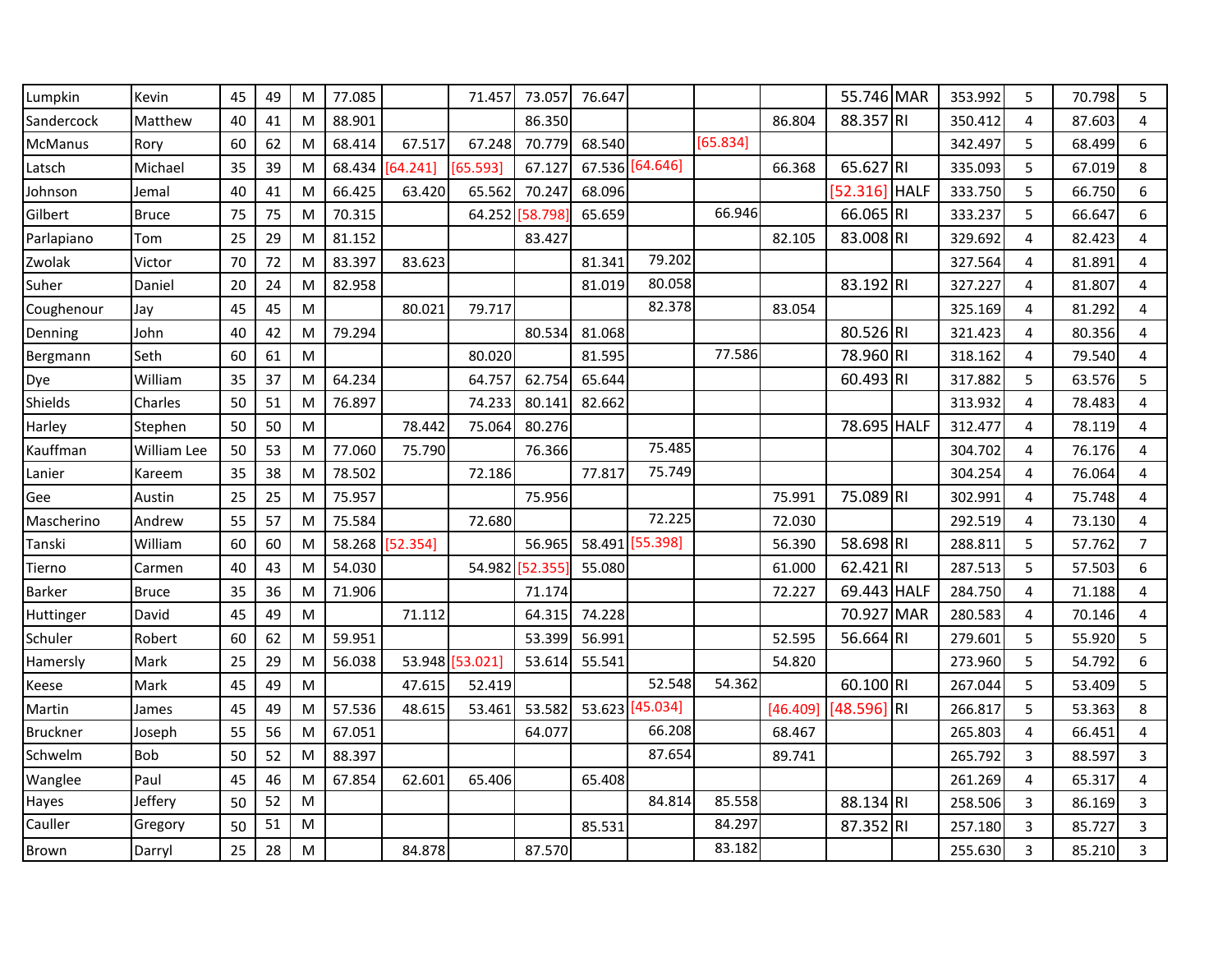| Reyes       | Reinaldo     | 50 | 52 | M |        |        |        | 82.440 | 86.030 |        |        |        | 85.582 RI   |     | 254.052 | 3 | 84.684 | 3              |
|-------------|--------------|----|----|---|--------|--------|--------|--------|--------|--------|--------|--------|-------------|-----|---------|---|--------|----------------|
| James       | Christopher  | 35 | 36 | M |        | 60.060 |        |        |        | 64.240 |        | 70.101 | 59.185 HALF |     | 253.587 | 4 | 63.397 | 4              |
| Koniges     | Frank        | 55 | 56 | M |        | 64.347 |        |        |        | 66.075 |        | 64.042 | 56.943 MAR  |     | 251.407 | 4 | 62.852 | 4              |
| Vilardo     | Mark         | 35 | 37 | M | 84.050 |        |        | 84.406 | 82.767 |        |        |        |             |     | 251.224 | 3 | 83.741 | 3              |
| Wrzosek     | Thomas       | 50 | 54 | M | 82.565 |        | 81.247 |        | 83.920 |        |        |        |             |     | 247.732 | 3 | 82.577 | 3              |
| Loren       | Josh         | 30 | 30 | M | 80.665 |        | 79.541 |        |        |        |        | 77.206 |             |     | 237.412 | 3 | 79.137 | $\overline{3}$ |
| Herman      | Gerald       | 65 | 67 | M | 58.538 | 55.550 |        |        |        |        |        | 58.226 | 63.180RI    |     | 235.494 | 4 | 58.874 | 4              |
| Vitali      | Greg         | 50 | 54 | M | 79.547 | 78.177 | 77.459 |        |        |        |        |        |             |     | 235.183 | 3 | 78.394 | 3              |
| Bittinger   | Peter        | 45 | 46 | M |        |        | 75.627 | 78.256 | 77.333 |        |        |        |             |     | 231.215 | 3 | 77.072 | 3              |
| Lanier      | Kyle         | 35 | 38 | M | 77.299 |        | 73.297 |        | 77.544 |        |        |        |             |     | 228.139 | 3 | 76.046 | $\overline{3}$ |
| Brown       | Dwayne       | 30 | 33 | M |        |        | 73.621 | 78.400 | 75.884 |        |        |        |             |     | 227.906 | 3 | 75.969 | 3              |
| Drag        | Walter       | 60 | 60 | M | 74.114 |        |        | 73.529 |        |        |        | 75.410 |             |     | 223.054 | 3 | 74.351 | 3              |
| Hoffman     | Joseph       | 60 | 60 | M | 73.212 |        | 71.059 |        | 75.538 |        |        |        |             |     | 219.808 | 3 | 73.269 | 3              |
| Coleman     | Casey        | 30 | 33 | M | 74.008 |        |        |        | 75.307 |        |        |        | 69.462 MAR  |     | 218.777 | 3 | 72.926 | $\overline{3}$ |
| Sanchirico  | Chris        | 45 | 48 | M |        |        | 70.796 | 73.614 |        |        |        | 72.128 |             |     | 216.538 | 3 | 72.179 | 3              |
| Chan        | Ed           | 40 | 43 | M |        |        |        | 73.653 | 71.128 | 71.727 |        |        |             |     | 216.509 | 3 | 72.170 | 3              |
| Schultz     | John         | 75 | 78 | M | 53.508 | 48.199 |        |        |        |        |        | 58.303 | 50.631 MAR  |     | 210.641 | 4 | 52.660 | 4              |
| Prosser     | Greg         | 35 | 36 | M |        | 72.287 |        |        |        | 69.994 |        |        | 66.996 HALF |     | 209.277 | 3 | 69.759 | $\overline{3}$ |
| Henry       | Edward       | 50 | 53 | M |        | 67.557 |        |        | 70.217 |        |        |        | 68.691      | MAR | 206.464 | 3 | 68.821 | 3              |
| Stilley     | Thomas       | 45 | 49 | M |        |        |        | 66.644 | 69.142 |        |        | 69.126 |             |     | 204.913 | 3 | 68.304 | 3              |
| Christensen | Raymond      | 45 | 49 | M |        | 66.494 |        |        |        |        |        | 64.331 | 69.237 MAR  |     | 200.062 | 3 | 66.687 | $\overline{3}$ |
| Parnell     | Eric         | 35 | 37 | M |        | 67.162 | 65.015 | 65.593 |        |        |        |        |             |     | 197.769 | 3 | 65.923 | $\overline{3}$ |
| Fillippo    | <b>Brian</b> | 50 | 51 | M | 70.570 |        | 67.910 |        |        |        |        |        | 58.677 MAR  |     | 197.156 | 3 | 65.719 | 3              |
| Bandru      | Michael      | 50 | 52 | M |        |        |        | 68.031 |        | 62.560 | 65.855 |        |             |     | 196.446 | 3 | 65.482 | 3              |
| Scioli      | Edward       | 45 | 48 | M |        | 60.732 |        |        | 66.219 |        |        |        | 67.324 MAR  |     | 194.275 | 3 | 64.758 | $\overline{3}$ |
| Zmirich     | Robert       | 50 | 52 | M | 65.764 |        | 62.427 | 65.052 |        |        |        |        |             |     | 193.243 | 3 | 64.414 | $\overline{3}$ |
| Comiskey    | John         | 50 | 54 | M | 64.457 |        | 63.317 |        |        |        |        | 63.391 |             |     | 191.165 | 3 | 63.722 | 3              |
| D'Andrea    | Kurt         | 35 | 38 | M | 61.603 |        |        |        |        |        |        | 61.083 | 64.823 RI   |     | 187.509 | 3 | 62.503 | $\overline{3}$ |
| Tofel       | Kevin        | 40 | 41 | M |        | 59.411 | 61.183 |        |        |        |        |        | 65.673 RI   |     | 186.267 | 3 | 62.089 | $\overline{3}$ |
| Palese      | Joseph       | 45 | 48 | M |        | 60.259 |        | 62.492 | 63.403 |        |        |        |             |     | 186.154 | 3 | 62.051 | $\overline{3}$ |
| Gardner     | Richard      | 60 | 63 | M | 66.353 |        |        | 62.475 |        |        |        |        | 56.793 HALF |     | 185.621 | 3 | 61.874 | 3              |
| Monagle     | Donald       | 80 | 80 | M |        |        |        | 45.204 | 51.414 | 42.458 |        |        | 44.391 RI   |     | 183.467 | 4 | 45.867 | 4              |
| Wallace     | Howard       | 65 | 65 | M | 58.251 |        |        | 55.470 | 68.659 |        |        |        |             |     | 182.381 | 3 | 60.794 | 3              |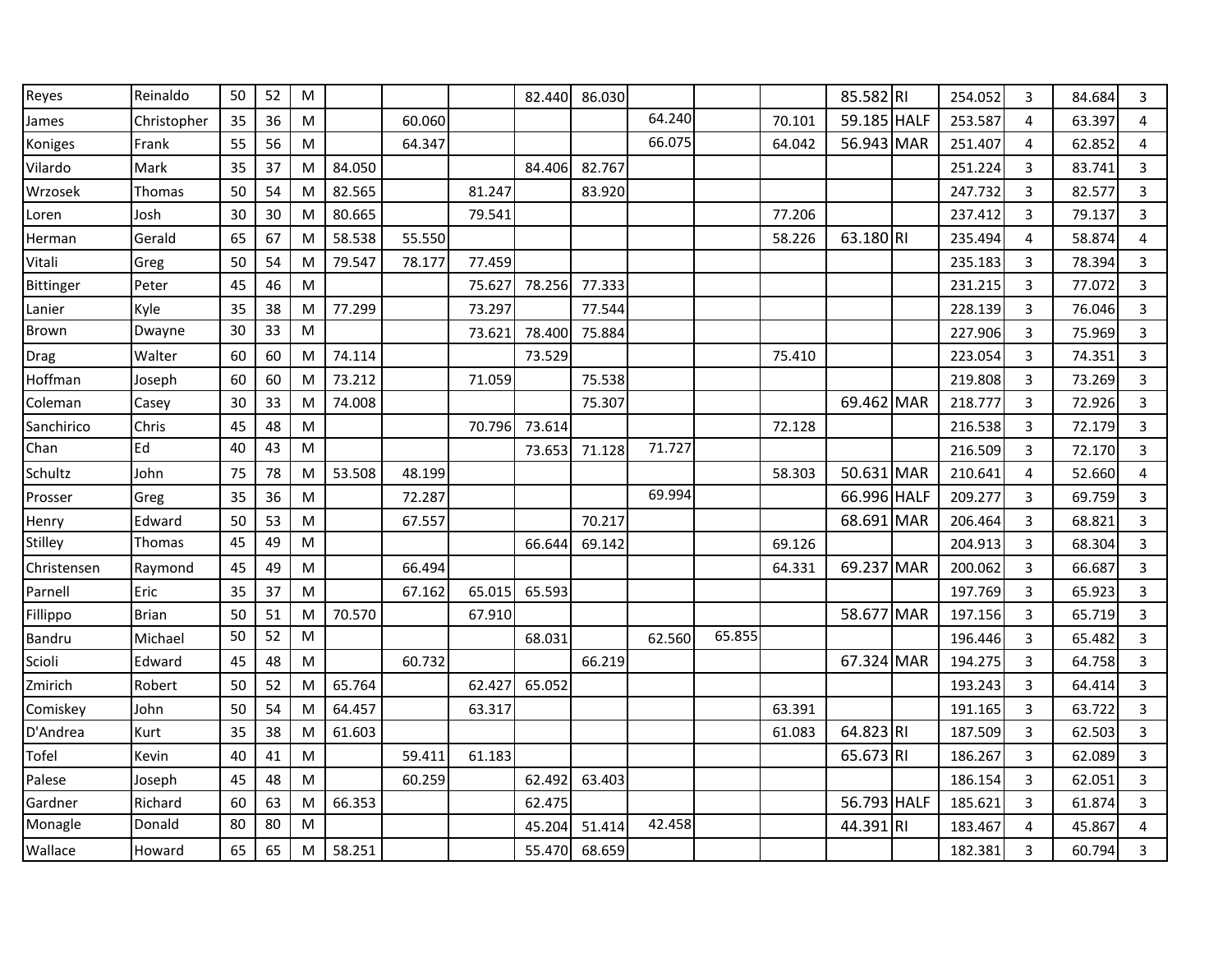| McKeeman   | Michael      | 30 | 34 | M         | 90.773 |        |        | 90.218 |        |        |        |        |             | 180.991 | $\overline{2}$ | 90.496 | $\overline{2}$ |
|------------|--------------|----|----|-----------|--------|--------|--------|--------|--------|--------|--------|--------|-------------|---------|----------------|--------|----------------|
| Ambrose    | <b>Brian</b> | 35 | 35 | M         |        |        | 58.628 | 61.412 |        |        |        |        | 60.694 MAR  | 180.735 | 3              | 60.245 | 3              |
| Skinner    | William      | 50 | 53 | M         |        | 61.537 |        | 57.916 |        |        |        |        | 60.866 HALF | 180.320 | 3              | 60.107 | 3              |
| Williamson | Ronald       | 40 | 44 | M         |        | 58.800 |        | 57.948 |        |        |        |        | 57.318 MAR  | 174.065 | 3              | 58.022 | 3              |
| Churchman  | Peter        | 55 | 55 | M         | 86.654 |        |        |        |        |        |        |        | 87.264 RI   | 173.919 | $\overline{2}$ | 86.959 | $\overline{2}$ |
| Hoey       | Frederick    | 70 | 72 | ${\sf M}$ |        |        |        | 58.120 | 56.856 |        |        |        | 58.411 RI   | 173.387 | 3              | 57.796 | 3              |
| Boatwright | Charles      | 50 | 54 | M         | 86.145 |        |        |        | 86.429 |        |        |        |             | 172.574 | $\overline{2}$ | 86.287 | $\overline{2}$ |
| Havlick    | Joseph       | 80 | 83 | M         | 36.986 |        | 40.960 |        |        |        | 45.734 |        | 46.556 RI   | 170.236 | $\overline{4}$ | 42.559 | 4              |
| Steele     | Bill         | 15 | 19 | M         |        | 84.834 |        | 85.271 |        |        |        |        |             | 170.105 | $\overline{2}$ | 85.053 | $\overline{2}$ |
| Tran       | John         | 20 | 24 | M         |        |        |        | 52.073 | 56.011 |        |        |        | 60.716 RI   | 168.799 | 3              | 56.266 | 3              |
| Miller     | Zach         | 25 | 27 | M         |        |        | 82.848 | 85.161 |        |        |        |        |             | 168.009 | $\overline{2}$ | 84.005 | $\overline{2}$ |
| Evans      | Kenneth      | 65 | 65 | M         |        | 56.548 |        | 59.091 |        |        |        |        | 52.094 HALF | 167.733 | 3              | 55.911 | 3              |
| Lang       | <b>Brian</b> | 20 | 24 | ${\sf M}$ |        |        |        | 84.219 |        |        |        |        | 82.517 MAR  | 166.736 | $\overline{2}$ | 83.368 | $\overline{2}$ |
| Steenkamer | Thomas       | 50 | 52 | M         | 83.628 |        | 81.346 |        |        |        |        |        |             | 164.974 | $\overline{2}$ | 82.487 | $\overline{2}$ |
| Welsh      | David        | 30 | 34 | M         |        | 80.338 |        |        |        |        |        |        | 82.673 RI   | 163.010 | $\overline{2}$ | 81.505 | $\overline{2}$ |
| Kampf      | Seth         | 25 | 26 | M         | 80.290 |        |        | 81.989 |        |        |        |        |             | 162.279 | $\overline{2}$ | 81.140 | $\overline{2}$ |
| Precopio   | Michael      | 50 | 50 | M         |        |        |        | 81.138 |        |        | 81.044 |        |             | 162.182 | 2              | 81.091 | $\overline{2}$ |
| Digennaro  | Mike         | 30 | 33 | M         |        |        |        |        | 78.619 |        |        |        | 82.659 RI   | 161.278 | $\overline{2}$ | 80.639 | $\overline{2}$ |
| McKinney   | Ralph        | 65 | 66 | M         | 54.129 |        |        | 55.133 |        | 49.602 |        |        |             | 158.863 | 3              | 52.954 | 3              |
| Cooper     | Stanley      | 50 | 52 | M         | 78.998 |        |        | 78.907 |        |        |        |        |             | 157.905 | 2              | 78.953 | $\overline{2}$ |
| Ciociola   | Matthew      | 25 | 27 | M         | 78.579 |        |        | 79.044 |        |        |        |        |             | 157.623 | 2              | 78.811 | $\overline{2}$ |
| Simmons    | Daniel       | 60 | 64 | M         |        |        |        |        |        | 75.697 |        | 79.056 |             | 154.753 | $\overline{2}$ | 77.376 | $\overline{2}$ |
| Hines      | Paul         | 55 | 56 | M         |        | 75.715 |        | 78.173 |        |        |        |        |             | 153.889 | $\overline{2}$ | 76.944 | $\overline{2}$ |
| Elliott    | Thomas       | 35 | 38 | M         |        |        |        | 77.191 | 75.728 |        |        |        |             | 152.919 | $\overline{2}$ | 76.460 | $\overline{2}$ |
| Randolph   | Paul         | 40 | 44 | M         |        | 76.364 |        |        |        |        | 75.402 |        |             | 151.766 | 2              | 75.883 | $\overline{2}$ |
| Gause      | Phillip      | 25 | 29 | M         |        |        |        | 75.525 | 76.228 |        |        |        |             | 151.752 | 2              | 75.876 | $\overline{2}$ |
| Nicholson  | Ben          | 35 | 38 | M         |        |        | 73.136 | 77.869 |        |        |        |        |             | 151.005 | $\overline{2}$ | 75.503 | $\overline{2}$ |
| Clarke     | Mike         | 60 | 63 | M         | 76.649 | 73.599 |        |        |        |        |        |        |             | 150.248 | $\overline{2}$ | 75.124 | $\overline{2}$ |
| Torchia    | Robert       | 60 | 60 | M         | 75.748 |        | 74.034 |        |        |        |        |        |             | 149.782 | $\overline{2}$ | 74.891 | $\overline{2}$ |
| Goldthorp  | John         | 30 | 32 | M         |        |        |        | 75.523 |        |        | 72.185 |        |             | 147.709 | $\overline{2}$ | 73.854 | $\overline{2}$ |
| Brake      | Kevin        | 45 | 47 | M         |        | 69.327 |        |        | 73.728 |        |        |        |             | 143.055 | $\overline{2}$ | 71.528 | $\overline{2}$ |
| Yersak     | John         | 60 | 60 | M         |        |        |        | 68.664 | 71.924 |        |        |        |             | 140.588 | $\overline{2}$ | 70.294 | $\overline{2}$ |
| Gozdan     | Mike         | 40 | 43 | M         |        |        |        |        | 68.034 |        |        |        | 72.340 MAR  | 140.373 | $\overline{2}$ | 70.187 | $\overline{2}$ |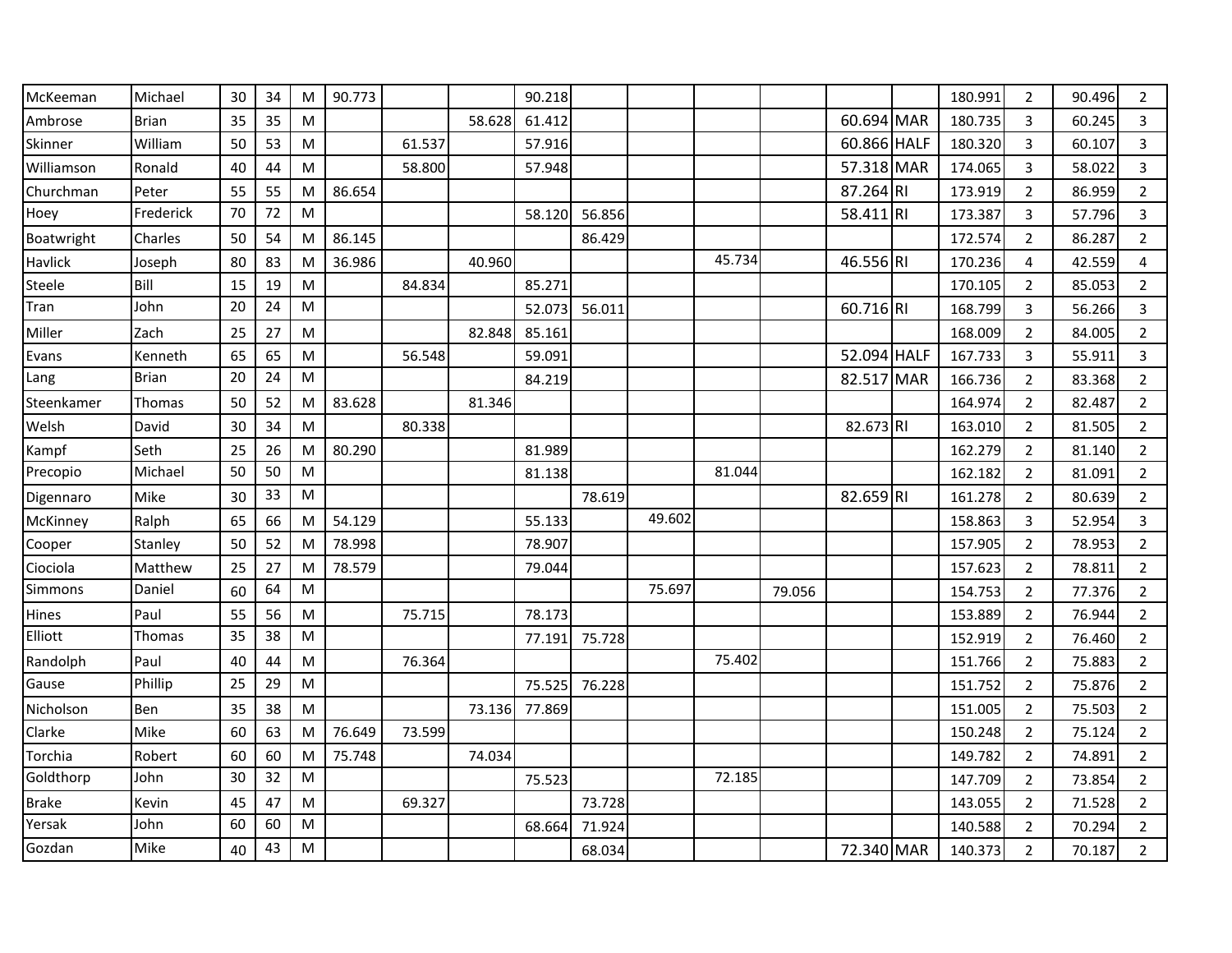| Mader          | Michael      | 40 | 41 | M |        |        |        | 71.010 |        |        |        |        | 67.750 HALF | 138.760 | $\overline{2}$ | 69.380 | 2              |
|----------------|--------------|----|----|---|--------|--------|--------|--------|--------|--------|--------|--------|-------------|---------|----------------|--------|----------------|
| Kampf          | William      | 50 | 53 | M |        |        | 73.855 |        |        |        |        |        | 64.744 MAR  | 138.599 | $\overline{2}$ | 69.300 | $\overline{2}$ |
| Frabizzio      | Joe          | 40 | 40 | M |        |        |        |        |        | 69.001 |        |        | 68.984 HALF | 137.985 | 2              | 68.993 | $\overline{2}$ |
| Wojnar         | Rich         | 35 | 38 | M |        |        |        | 65.710 | 70.682 |        |        |        |             | 136.392 | $\overline{2}$ | 68.196 | $\overline{2}$ |
| Kimmel         | Michael      | 35 | 38 | M |        |        | 66.968 |        |        |        |        |        | 69.187 RI   | 136.155 | $\overline{2}$ | 68.077 | $\overline{2}$ |
| <b>Brennan</b> | Chris        | 20 | 20 | M |        |        |        | 71.273 |        |        |        |        | 64.678 MAR  | 135.952 | $\overline{2}$ | 67.976 | $\overline{2}$ |
| Wolfheimer     | Mark         | 45 | 45 | M |        |        |        | 69.086 |        |        |        |        | 66.689 MAR  | 135.775 | 2              | 67.887 | $\overline{2}$ |
| Carstens       | <b>Russ</b>  | 45 | 47 | M |        |        |        |        |        |        | 66.558 |        | 68.832 RI   | 135.390 | $\overline{2}$ | 67.695 | $\overline{2}$ |
| Campbell       | Thomas       | 40 | 41 | M |        |        |        |        |        |        | 65.688 |        | 68.738 MAR  | 134.426 | $\overline{2}$ | 67.213 | $\overline{2}$ |
| Voicheck       | Mark         | 50 | 53 | M |        |        |        |        |        |        |        | 70.201 | 62.295 MAR  | 132.496 | 2              | 66.248 | $\overline{2}$ |
| Estrada        | Alex         | 45 | 49 | M |        |        |        |        | 67.778 |        |        |        | 64.420 RI   | 132.198 | 2              | 66.099 | $\overline{2}$ |
| Quiros Molina  | Daniel       | 40 | 44 | M |        |        | 63.949 |        | 66.048 |        |        |        |             | 129.996 | $\overline{2}$ | 64.998 | $\overline{2}$ |
| Reinhart       | Richard      | 60 | 62 | M |        | 62.491 |        | 67.173 |        |        |        |        |             | 129.664 | $\overline{2}$ | 64.832 | $\overline{2}$ |
| Wilson         | Myron        | 45 | 45 | M | 61.488 |        |        | 65.947 |        |        |        |        |             | 127.436 | $\overline{2}$ | 63.718 | $\overline{2}$ |
| Strimel        | Craig        | 40 | 41 | M | 61.844 |        |        | 61.667 |        |        |        |        |             | 123.511 | $\overline{2}$ | 61.755 | $\overline{2}$ |
| Melson         | Adam         | 25 | 28 | M |        |        |        | 54.738 | 67.409 |        |        |        |             | 122.147 | $\overline{2}$ | 61.073 | $\overline{2}$ |
| Price          | James        | 50 | 53 | M |        |        |        | 57.222 |        |        |        |        | 62.977 HALF | 120.199 | $\overline{2}$ | 60.099 | $\overline{2}$ |
| Ruchalski      | Charles      | 35 | 39 | M |        |        |        |        |        |        |        | 61.550 | 57.876 MAR  | 119.425 | $\overline{2}$ | 59.713 | $\overline{2}$ |
| Murray         | Dennis       | 60 | 60 | M |        |        |        | 57.824 | 59.751 |        |        |        |             | 117.574 | $\overline{2}$ | 58.787 | $\overline{2}$ |
| Szymanski      | Richard      | 45 | 46 | M | 66.383 |        |        |        |        |        | 50.620 |        |             | 117.003 | $\overline{2}$ | 58.501 | $\overline{2}$ |
| Wright         | Keith        | 50 | 54 | M |        |        |        | 65.888 |        |        |        |        | 49.103 MAR  | 114.991 | 2              | 57.495 | $\overline{2}$ |
| Herring        | Leonard      | 60 | 63 | M |        | 56.929 | 55.730 |        |        |        |        |        |             | 112.659 | $\overline{2}$ | 56.329 | $\overline{2}$ |
| Engle          | <b>Bruce</b> | 60 | 60 | M |        |        |        |        | 54.877 |        |        | 55.593 |             | 110.469 | $\overline{2}$ | 55.235 | $\overline{2}$ |
| Damiani        | Timothy      | 35 | 37 | M |        |        |        | 59.694 |        |        |        |        | 49.672 MAR  | 109.365 | $\overline{2}$ | 54.683 | $\overline{2}$ |
| DiGiacomo      | <b>Rich</b>  | 20 | 24 | M |        |        |        | 54.269 |        |        |        |        | 53.972 HALF | 108.242 | $\overline{2}$ | 54.121 | $\overline{2}$ |
| Pinchac        | Stephen      | 55 | 55 | M |        |        |        | 53.446 |        |        |        |        | 52.879 HALF | 106.325 | $\overline{2}$ | 53.162 | $\overline{2}$ |
| Blood          | Ryan         | 25 | 26 | M |        |        |        |        |        |        |        |        | 91.667 HALF | 91.667  | $\mathbf{1}$   | 91.667 | $\mathbf{1}$   |
| Lebo           | Scott        | 45 | 45 | M |        |        |        |        |        |        |        |        | 87.310 HALF | 87.310  | $\mathbf{1}$   | 87.310 | $\mathbf{1}$   |
| Forde          | Kevin        | 45 | 47 | M |        |        |        |        |        |        |        | 87.112 |             | 87.112  | $\mathbf{1}$   | 87.112 | $\mathbf{1}$   |
| Weiner         | John         | 45 | 49 | M |        |        |        |        |        |        |        |        | 85.107 HALF | 85.107  | $\mathbf{1}$   | 85.107 | 1              |
| Kolimago       | Francis      | 45 | 46 | M |        |        |        |        |        |        |        |        | 84.982 RI   | 84.982  | 1              | 84.982 | 1              |
| Miller         | Zach         | 25 | 27 | M | 84.314 |        |        |        |        |        |        |        |             | 84.314  | $\mathbf{1}$   | 84.314 | $\mathbf{1}$   |
| Murray         | Kyle         | 20 | 24 | M |        |        | 83.442 |        |        |        |        |        |             | 83.442  | $\mathbf{1}$   | 83.442 | $\mathbf{1}$   |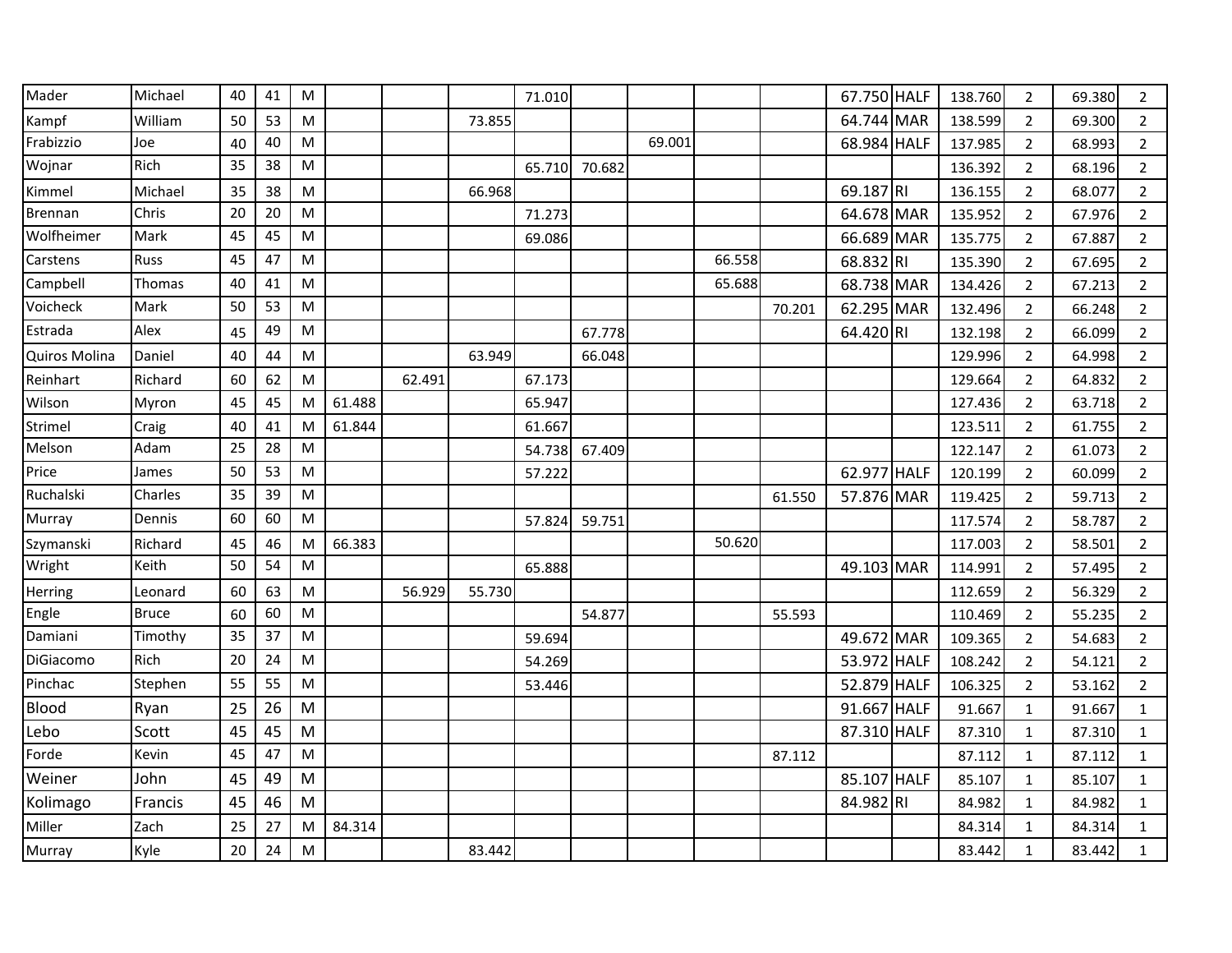| Grey      | Matthew        | 20 | 23 | M |        |        | 83.401 |        |        |        |        |            | 83.401 | 1            | 83.401 | 1            |
|-----------|----------------|----|----|---|--------|--------|--------|--------|--------|--------|--------|------------|--------|--------------|--------|--------------|
| Holman    | Steve          | 40 | 41 | M |        |        | 82.609 |        |        |        |        |            | 82.609 | 1            | 82.609 | $\mathbf{1}$ |
| Jermyn    | Thomas         | 45 | 48 | M |        |        | 82.542 |        |        |        |        |            | 82.542 | 1            | 82.542 | 1            |
| Hager     | Patrick        | 25 | 25 | M |        |        | 82.420 |        |        |        |        |            | 82.420 | 1            | 82.420 | 1            |
| Fanelli   | Gary           | 60 | 61 | M |        |        |        |        |        |        |        | 81.930 RI  | 81.930 | 1            | 81.930 | $\mathbf{1}$ |
| Bofinger  | Eric           | 25 | 26 | M |        |        | 81.115 |        |        |        |        |            | 81.115 | $\mathbf{1}$ | 81.115 | $\mathbf{1}$ |
| Smeiles   | Jeffrey        | 20 | 23 | M |        |        | 81.065 |        |        |        |        |            | 81.065 | $\mathbf{1}$ | 81.065 | 1            |
| Costello  | John           | 50 | 50 | M |        |        |        |        | 80.177 |        |        |            | 80.177 | $\mathbf{1}$ | 80.177 | $\mathbf{1}$ |
| Gross     | Michael        | 40 | 43 | M |        |        | 79.871 |        |        |        |        |            | 79.871 | 1            | 79.871 | $\mathbf{1}$ |
| McKinney  | Sean           | 20 | 24 | M | 79.712 |        |        |        |        |        |        |            | 79.712 | $\mathbf{1}$ | 79.712 | $\mathbf{1}$ |
| Assal     | Jim            | 65 | 68 | M |        |        | 78.918 |        |        |        |        |            | 78.918 | 1            | 78.918 | 1            |
| Barger    | James          | 45 | 46 | M |        |        |        |        |        |        | 78.487 |            | 78.487 | 1            | 78.487 | $\mathbf{1}$ |
| Delaney   | Terence        | 50 | 50 | M |        |        |        | 78.341 |        |        |        |            | 78.341 | 1            | 78.341 | $\mathbf{1}$ |
| James     | David          | 55 | 59 | M |        | 78.175 |        |        |        |        |        |            | 78.175 | 1            | 78.175 | $\mathbf{1}$ |
| Meyers    | Ira            | 50 | 50 | M |        |        | 78.039 |        |        |        |        |            | 78.039 | 1            | 78.039 | 1            |
| Cohen     | Jon            | 55 | 57 | M | 78.037 |        |        |        |        |        |        |            | 78.037 | 1            | 78.037 | $\mathbf{1}$ |
| Ferrante  | Robert         | 45 | 46 | M |        |        | 77.964 |        |        |        |        |            | 77.964 | 1            | 77.964 | $\mathbf{1}$ |
| Benbow    | Enos           | 25 | 29 | M |        |        | 77.843 |        |        |        |        |            | 77.843 | 1            | 77.843 | 1            |
| Laboy     | Ramon          | 25 | 29 | M |        |        |        |        |        |        |        | 77.814 MAR | 77.814 | 1            | 77.814 | $\mathbf{1}$ |
| Cerniglia | Joseph         | 40 | 42 | M | 77.446 |        |        |        |        |        |        |            | 77.446 | 1            | 77.446 | $\mathbf{1}$ |
| O'Connor  | Dennis         | 20 | 24 | M |        |        | 77.435 |        |        |        |        |            | 77.435 | 1            | 77.435 | $\mathbf{1}$ |
| Rook      | Steven         | 60 | 62 | M |        |        |        |        |        |        |        | 76.997 RI  | 76.997 | 1            | 76.997 | $\mathbf{1}$ |
| Lee       | Gerry          | 60 | 61 | M |        |        |        |        | 76.917 |        |        |            | 76.917 | 1            | 76.917 | $\mathbf{1}$ |
| Haglund   | James          | 30 | 33 | M |        |        |        |        | 76.897 |        |        |            | 76.897 | 1            | 76.897 | $\mathbf{1}$ |
| Hamilton  | <b>Brandon</b> | 40 | 43 | M |        |        |        |        |        |        | 76.357 |            | 76.357 | 1            | 76.357 | $\mathbf{1}$ |
| Davis     | James          | 20 | 23 | M |        |        | 76.151 |        |        |        |        |            | 76.151 | 1            | 76.151 | $\mathbf{1}$ |
| Coyne     | Francis        | 25 | 25 | M |        |        | 76.129 |        |        |        |        |            | 76.129 | 1            | 76.129 | $\mathbf{1}$ |
| Straw     | Keith          | 55 | 56 | M |        |        |        |        |        |        |        | 75.646 MAR | 75.646 | 1            | 75.646 | 1            |
| Friedman  | Larry          | 50 | 53 | M |        | 75.210 |        |        |        |        |        |            | 75.210 | 1            | 75.210 | $\mathbf{1}$ |
| Pugliese  | Anthony        | 50 | 52 | M |        |        |        |        |        |        | 74.374 |            | 74.374 | $\mathbf{1}$ | 74.374 | 1            |
| Stoltzfus | James          | 30 | 30 | M |        |        |        |        |        |        |        | 74.245 MAR | 74.245 | 1            | 74.245 | $\mathbf{1}$ |
| Taggart   | Robert         | 70 | 70 | M | 73.626 |        |        |        |        |        |        |            | 73.626 | 1            | 73.626 | 1            |
| Mullen    | Nace           | 50 | 54 | M |        |        |        |        |        | 73.505 |        |            | 73.505 | 1            | 73.505 | $\mathbf{1}$ |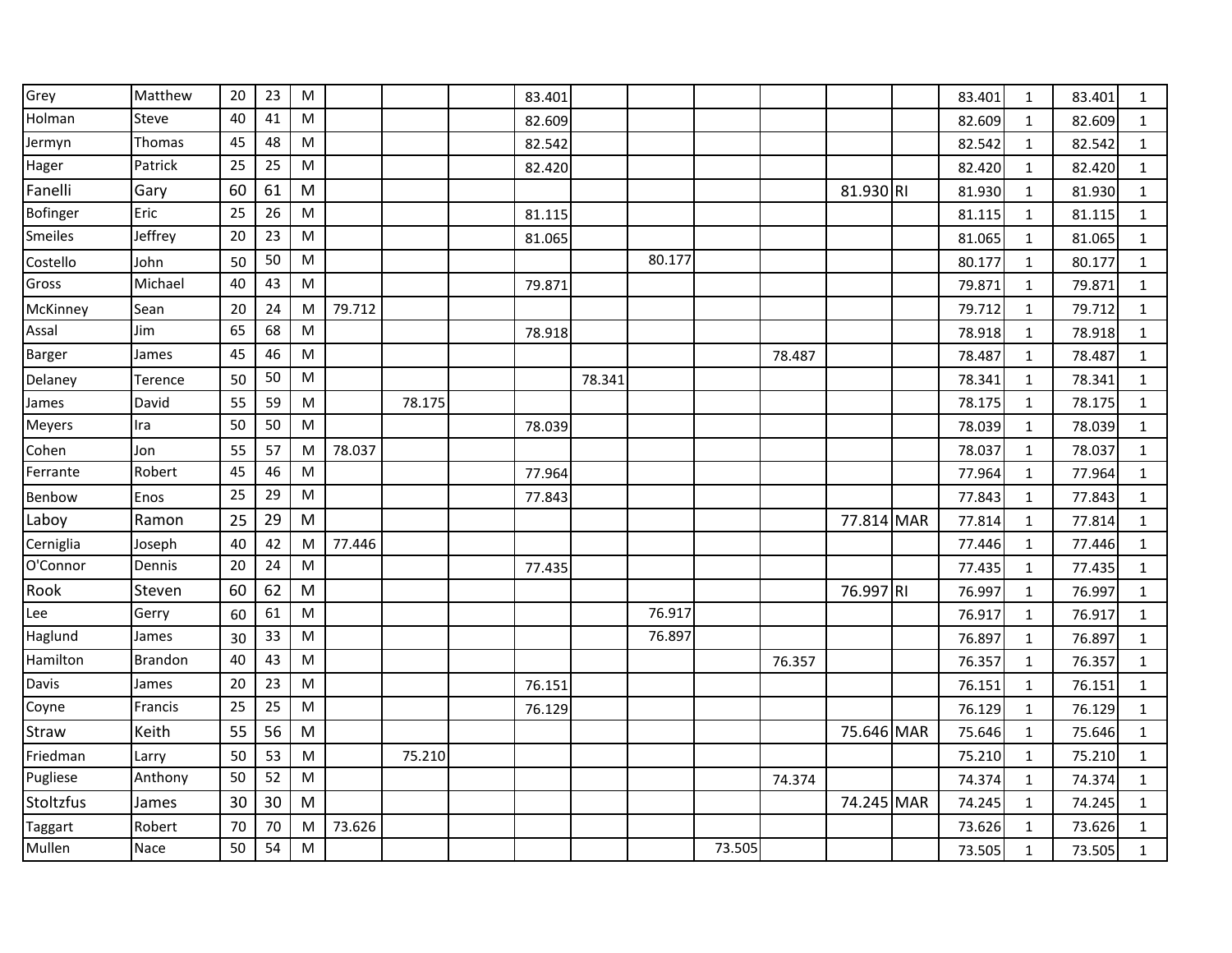| Dombrosky     | Craig        | 50 | 52         | M         |        |        |        |        |        |        |        | 73.459 RI  | 73.459 | 1            | 73.459 | $\mathbf{1}$ |
|---------------|--------------|----|------------|-----------|--------|--------|--------|--------|--------|--------|--------|------------|--------|--------------|--------|--------------|
| McNally       | <b>Brian</b> | 25 | 26         | M         |        |        | 72.680 |        |        |        |        |            | 72.680 | 1            | 72.680 | $\mathbf{1}$ |
| Kagwe         | John         | 40 | 42         | ${\sf M}$ |        |        | 72.592 |        |        |        |        |            | 72.592 | 1            | 72.592 | $\mathbf{1}$ |
| Trama         | Scott        | 20 | 22         | M         |        |        |        |        |        |        |        | 72.468 MAR | 72.468 | 1            | 72.468 | $\mathbf{1}$ |
| Simonetti     | <b>Nick</b>  | 50 | 53         | ${\sf M}$ |        |        | 72.240 |        |        |        |        |            | 72.240 | $\mathbf{1}$ | 72.240 | $\mathbf{1}$ |
| Kleszics      | <b>Bob</b>   | 50 | 53         | M         |        | 72.030 |        |        |        |        |        |            | 72.030 | 1            | 72.030 | $\mathbf{1}$ |
| Hewitt        | Jason        | 30 | 33         | ${\sf M}$ |        |        |        |        | 71.784 |        |        |            | 71.784 | 1            | 71.784 | $\mathbf{1}$ |
| King          | Ward         | 55 | 59         | M         | 71.783 |        |        |        |        |        |        |            | 71.783 | $\mathbf{1}$ | 71.783 | $\mathbf{1}$ |
| Savarese      | Robert       | 45 | 47         | M         |        |        |        |        |        |        |        | 71.734 MAR | 71.734 | $\mathbf{1}$ | 71.734 | $\mathbf{1}$ |
| Friedman      | David        | 45 | 49         | M         | 71.673 |        |        |        |        |        |        |            | 71.673 | $\mathbf{1}$ | 71.673 | $\mathbf{1}$ |
| Olmo          | Raul         | 50 | 52         | M         |        |        | 71.628 |        |        |        |        |            | 71.628 | 1            | 71.628 | $\mathbf{1}$ |
| Devlin        | Thomas       | 25 | 29         | M         |        |        |        |        |        |        |        | 70.106 MAR | 70.106 | $\mathbf{1}$ | 70.106 | $\mathbf{1}$ |
| MuQaribu      | Madhillum    | 30 | 31         | M         | 70.027 |        |        |        |        |        |        |            | 70.027 | $\mathbf{1}$ | 70.027 | $\mathbf{1}$ |
| Smith         | Duncan       | 50 | 52         | M         |        |        |        |        |        | 68.938 |        |            | 68.938 | 1            | 68.938 | $\mathbf{1}$ |
| Earney        | Kirk         | 35 | 39         | ${\sf M}$ |        |        | 68.608 |        |        |        |        |            | 68.608 | $\mathbf{1}$ | 68.608 | $\mathbf{1}$ |
| Brozovich     | Gregory      | 40 | 42         | ${\sf M}$ |        | 68.581 |        |        |        |        |        |            | 68.581 | $\mathbf{1}$ | 68.581 | $\mathbf{1}$ |
| Reis          | William      | 50 | 51         | ${\sf M}$ |        |        | 68.539 |        |        |        |        |            | 68.539 | $\mathbf{1}$ | 68.539 | $\mathbf{1}$ |
| Flint         | Christopher  | 40 | 40         | ${\sf M}$ |        |        | 67.628 |        |        |        |        |            | 67.628 | $\mathbf{1}$ | 67.628 | $\mathbf{1}$ |
| Keenya        | Seito        | 60 | 61         | M         |        |        |        |        |        |        |        | 67.091 MAR | 67.091 | $\mathbf 1$  | 67.091 | $\mathbf{1}$ |
| Durkin        | James        | 70 | 73         | M         | 66.930 |        |        |        |        |        |        |            | 66.930 | $\mathbf{1}$ | 66.930 | $\mathbf{1}$ |
| Morrow        | Scott        | 45 | 46         | M         |        | 66.524 |        |        |        |        |        |            | 66.524 | 1            | 66.524 | $\mathbf{1}$ |
| McCorquodale  | David        | 65 | 67         | ${\sf M}$ |        |        |        |        | 66.457 |        |        |            | 66.457 | $1\,$        | 66.457 | $\mathbf{1}$ |
| Mieu          | Tony         | 15 | 19         | ${\sf M}$ |        |        |        | 66.343 |        |        |        |            | 66.343 | $\mathbf{1}$ | 66.343 | $\mathbf{1}$ |
| Myers         | <b>Bob</b>   | 50 | ${\bf 51}$ | M         |        |        |        |        | 66.183 |        |        |            | 66.183 | $\mathbf{1}$ | 66.183 | $\mathbf{1}$ |
| <b>Burke</b>  | Brendan      | 35 | 37         | ${\sf M}$ |        |        | 65.830 |        |        |        |        |            | 65.830 | 1            | 65.830 | $\mathbf{1}$ |
| Wilson        | Myron        | 45 | 45         | M         |        |        |        | 65.023 |        |        |        |            | 65.023 | 1            | 65.023 | $\mathbf{1}$ |
| Suzuki        | Tatsunori    | 40 | 43         | M         |        |        |        |        |        |        |        | 64.567 MAR | 64.567 | $\mathbf{1}$ | 64.567 | $\mathbf{1}$ |
| Maher         | Edward       | 55 | 57         | M         | 64.115 |        |        |        |        |        |        |            | 64.115 | $\mathbf{1}$ | 64.115 | $\mathbf{1}$ |
| Peck          | James        | 25 | 28         | M         | 63.756 |        |        |        |        |        |        |            | 63.756 | 1            | 63.756 | $\mathbf{1}$ |
| Rodio         | Joseph       | 50 | 50         | ${\sf M}$ |        |        | 63.610 |        |        |        |        |            | 63.610 | $1\,$        | 63.610 | $\mathbf{1}$ |
| Palese        | Joseph       | 45 | 48         | ${\sf M}$ |        |        |        |        |        |        | 63.325 |            | 63.325 | $\mathbf{1}$ | 63.325 | $\mathbf{1}$ |
| Dorunda       | Jeff         | 25 | 25         | M         |        |        | 63.224 |        |        |        |        |            | 63.224 | 1            | 63.224 | $\mathbf{1}$ |
| Satterthwaite | David        | 50 | 50         | M         |        | 62.834 |        |        |        |        |        |            | 62.834 | 1            | 62.834 | $\mathbf{1}$ |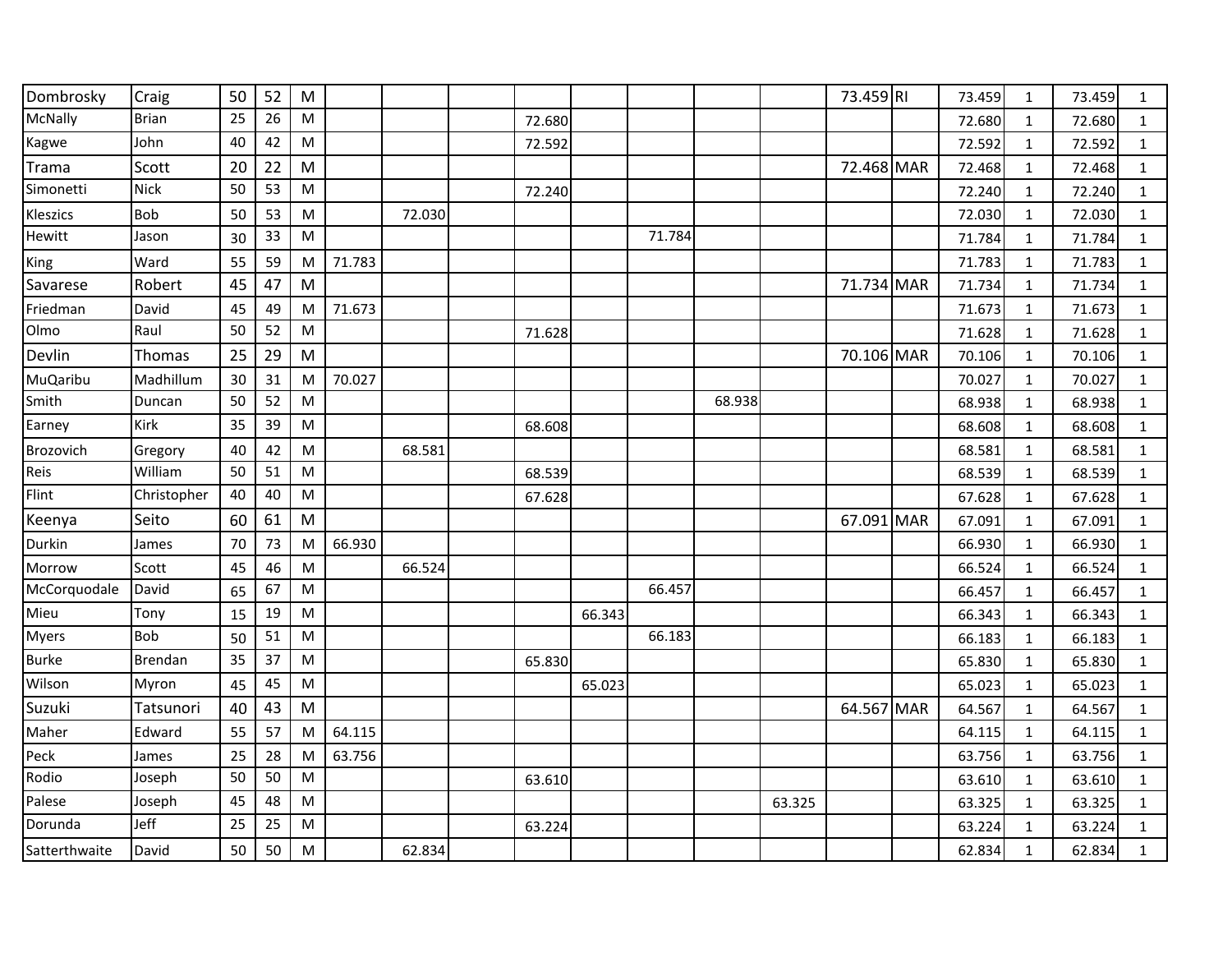| Matthews   | Kevin     | 45 | 47 | M                                                                                                          |        | 62.394 |        |        |        |        |             | 62.394 | 1            | 62.394 | $\mathbf{1}$ |
|------------|-----------|----|----|------------------------------------------------------------------------------------------------------------|--------|--------|--------|--------|--------|--------|-------------|--------|--------------|--------|--------------|
| Stelmaski  | John      | 50 | 51 | M                                                                                                          |        |        |        |        |        |        | 62.358 HALF | 62.358 | 1            | 62.358 | $\mathbf{1}$ |
| Clarke     | Stephen   | 50 | 52 | M                                                                                                          |        | 62.146 |        |        |        |        |             | 62.146 | $\mathbf{1}$ | 62.146 | $\mathbf{1}$ |
| Peter      | Kevin     | 45 | 46 | M                                                                                                          |        | 61.847 |        |        |        |        |             | 61.847 | 1            | 61.847 | $\mathbf{1}$ |
| Makurath   | Paul      | 65 | 65 | ${\sf M}$                                                                                                  | 61.781 |        |        |        |        |        |             | 61.781 | $\mathbf{1}$ | 61.781 | $\mathbf{1}$ |
| Edwards    | Cedric    | 45 | 46 | M                                                                                                          |        |        |        |        |        |        | 61.749 MAR  | 61.749 | $\mathbf{1}$ | 61.749 | $\mathbf{1}$ |
| Booth      | Matthew   | 35 | 39 | M                                                                                                          |        | 61.547 |        |        |        |        |             | 61.547 | 1            | 61.547 | $\mathbf{1}$ |
| Rimmer     | Harry     | 60 | 63 | M                                                                                                          |        | 61.378 |        |        |        |        |             | 61.378 | $\mathbf{1}$ | 61.378 | $\mathbf{1}$ |
| Romano     | Tony      | 35 | 39 | M                                                                                                          |        | 60.817 |        |        |        |        |             | 60.817 | $\mathbf{1}$ | 60.817 | $\mathbf{1}$ |
| Peters     | Paul      | 35 | 35 | M                                                                                                          |        |        |        |        |        |        | 60.453 MAR  | 60.453 | 1            | 60.453 | $\mathbf{1}$ |
| Emery      | Joshua    | 30 | 33 | M                                                                                                          |        |        |        |        | 58.971 |        |             | 58.971 | $\mathbf{1}$ | 58.971 | $\mathbf{1}$ |
| Kolynych   | Michael   | 65 | 65 | M                                                                                                          |        |        |        |        |        |        | 58.219 RI   | 58.219 | $\mathbf{1}$ | 58.219 | $\mathbf{1}$ |
| Grossman   | Carl      | 60 | 64 | $\mathsf{M}% _{T}=\mathsf{M}_{T}\!\left( a,b\right) ,\ \mathsf{M}_{T}=\mathsf{M}_{T}\!\left( a,b\right) ,$ |        | 58.169 |        |        |        |        |             | 58.169 | $\mathbf{1}$ | 58.169 | $\mathbf{1}$ |
| Porter     | John      | 30 | 33 | M                                                                                                          |        |        |        |        |        |        | 58.119 MAR  | 58.119 | $\mathbf{1}$ | 58.119 | $\mathbf{1}$ |
| Knowles    | Adrien    | 40 | 40 | M                                                                                                          |        | 57.749 |        |        |        |        |             | 57.749 | $\mathbf{1}$ | 57.749 | $\mathbf{1}$ |
| Bialecki   | Mike      | 50 | 51 | M                                                                                                          |        |        |        | 57.509 |        |        |             | 57.509 | $\mathbf 1$  | 57.509 | $\mathbf{1}$ |
| Perkins    | Gary      | 45 | 48 | M                                                                                                          |        |        |        |        |        |        | 57.159 MAR  | 57.159 | $\mathbf{1}$ | 57.159 | $\mathbf{1}$ |
| Vanzijl    | Sean      | 35 | 38 | M                                                                                                          | 56.698 |        |        |        |        |        |             | 56.698 | $\mathbf{1}$ | 56.698 | $\mathbf{1}$ |
| Carpenter  | Michael   | 20 | 24 | M                                                                                                          |        |        |        |        |        |        | 56.406 HALF | 56.406 | $\mathbf{1}$ | 56.406 | $\mathbf{1}$ |
| Hoppaugh   | Bill      | 40 | 43 | M                                                                                                          |        | 54.213 |        |        |        |        |             | 54.213 | $\mathbf{1}$ | 54.213 | $\mathbf{1}$ |
| Ross       | David     | 40 | 40 | M                                                                                                          |        |        |        |        |        |        | 52.281 HALF | 52.281 | 1            | 52.281 | $\mathbf{1}$ |
| Anderson   | Timothy   | 25 | 27 | M                                                                                                          |        |        | 52.238 |        |        |        |             | 52.238 | $\mathbf{1}$ | 52.238 | $\mathbf{1}$ |
| Walsh      | Ryan      | 30 | 34 | M                                                                                                          |        | 51.785 |        |        |        |        |             | 51.785 | $\mathbf{1}$ | 51.785 | $1\,$        |
| Lynch      | Joseph    | 50 | 53 | M                                                                                                          |        |        |        |        |        |        | 50.768 MAR  | 50.768 | $\mathbf{1}$ | 50.768 | $\mathbf{1}$ |
| Kelly      | Joseph    | 25 | 29 | M                                                                                                          |        |        |        |        |        |        | 50.366 MAR  | 50.366 | $\mathbf{1}$ | 50.366 | $\mathbf{1}$ |
| Cunningham | Kevin     | 25 | 28 | M                                                                                                          |        | 49.507 |        |        |        |        |             | 49.507 | $\mathbf{1}$ | 49.507 | $\mathbf{1}$ |
| Webb       | David     | 35 | 37 | M                                                                                                          |        |        |        |        |        | 48.347 |             | 48.347 | $\mathbf{1}$ | 48.347 | $\mathbf{1}$ |
| Schultz    | Randolph  | 60 | 62 | ${\sf M}$                                                                                                  | 48.103 |        |        |        |        |        |             | 48.103 | $\mathbf{1}$ | 48.103 | $\mathbf{1}$ |
| Leonard    | Michael   | 25 | 28 | $\mathsf{M}% _{T}=\mathsf{M}_{T}\!\left( a,b\right) ,\ \mathsf{M}_{T}=\mathsf{M}_{T}\!\left( a,b\right) ,$ |        | 47.758 |        |        |        |        |             | 47.758 | $\mathbf{1}$ | 47.758 | $\mathbf{1}$ |
| Alexander  | Norman    | 55 | 57 | M                                                                                                          |        |        |        |        |        |        | 46.138 RI   | 46.138 | $\mathbf{1}$ | 46.138 | $\mathbf{1}$ |
| Driscoll   | Alfred    | 45 | 49 | M                                                                                                          |        |        | 44.842 |        |        |        |             | 44.842 | $\mathbf 1$  | 44.842 | $\mathbf{1}$ |
| Whitsett   | Virgil    | 45 | 47 | M                                                                                                          |        | 44.408 |        |        |        |        |             | 44.408 | 1            | 44.408 | $\mathbf{1}$ |
| Blakelock  | Frederick | 45 | 45 | M                                                                                                          |        | 43.549 |        |        |        |        |             | 43.549 | $\mathbf{1}$ | 43.549 | $\mathbf{1}$ |